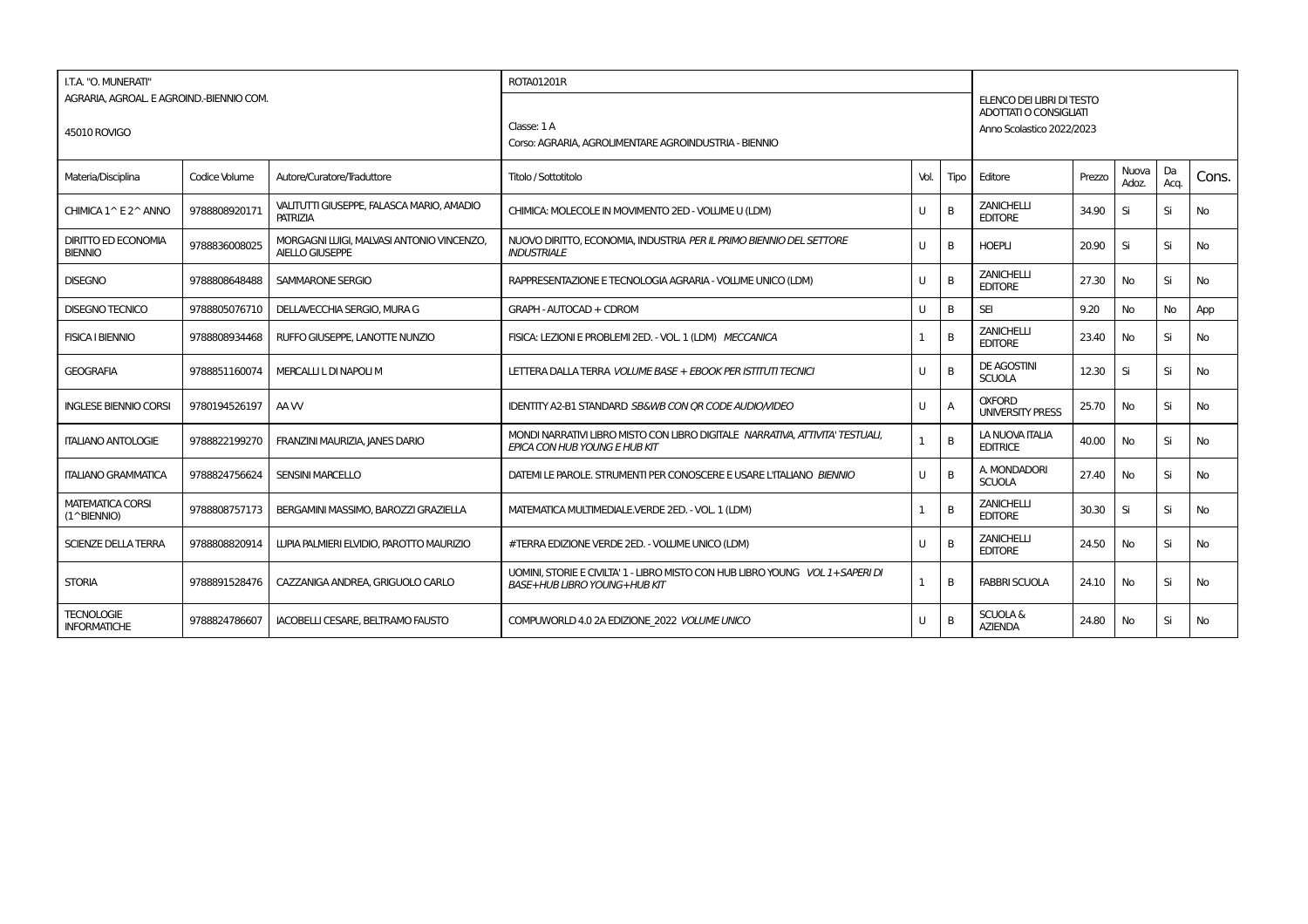| I.T.A. "O. MUNERATI"<br>AGRARIA, AGROAL E AGROIND.-BIENNIO COM.<br>45010 ROVIGO |               |                                                                     | ROTA01201R<br>$\text{Classe: } 1 \text{ B}$<br>Corso: AGRARIA, AGROLIMENTARE AGROINDUSTRIA - BIENNIO                   |      |                | ELENCO DEI LIBRI DI TESTO<br>ADOTTATI O CONSIGLIATI<br>Anno Scolastico 2022/2023 |        |                |            |           |  |  |  |
|---------------------------------------------------------------------------------|---------------|---------------------------------------------------------------------|------------------------------------------------------------------------------------------------------------------------|------|----------------|----------------------------------------------------------------------------------|--------|----------------|------------|-----------|--|--|--|
| Materia/Disciplina                                                              | Codice Volume | Autore/Curatore/Traduttore                                          | Titolo / Sottotitolo                                                                                                   | Vol. | Tipo           | Editore                                                                          | Prezzo | Nuova<br>Adoz. | Da<br>Acq. | Cons.     |  |  |  |
| CHIMICA 1^ E 2^ ANNO                                                            | 9788808920171 | VALITUTTI GIUSEPPE, FALASCA MARIO, AMADIO<br><b>PATRIZIA</b>        | CHIMICA: MOLECOLE IN MOVIMENTO 2ED - VOLUME U (LDM)                                                                    | U    | B              | <b>ZANICHELLI</b><br><b>EDITORE</b>                                              | 34.90  | Si             | Si         | No        |  |  |  |
| <b>DIRITTO ED ECONOMIA</b><br><b>BIENNIO</b>                                    | 9788836008025 | MORGAGNI LUIGI, MALVASI ANTONIO VINCENZO,<br><b>AIELLO GIUSEPPE</b> | NUOVO DIRITTO, ECONOMIA, INDUSTRIA PER IL PRIMO BIENNIO DEL SETTORE<br><b>INDUSTRIALE</b>                              | U    | B              | <b>HOEPLI</b>                                                                    | 20.90  | Si             | Si         | No        |  |  |  |
| <b>DISEGNO</b>                                                                  | 9788808648488 | SAMMARONE SERGIO                                                    | RAPPRESENTAZIONE E TECNOLOGIA AGRARIA - VOLUME UNICO (LDM)                                                             | U    | B              | <b>ZANICHELLI</b><br><b>EDITORE</b>                                              | 27.30  | No             | Si         | No        |  |  |  |
| <b>DISEGNO TECNICO</b>                                                          | 9788805076710 | DELLAVECCHIA SERGIO, MURA G                                         | GRAPH - AUTOCAD + CDROM                                                                                                |      | B              | <b>SEI</b>                                                                       | 9.20   | No             | No         | App       |  |  |  |
| <b>FISICA I BIENNIO</b>                                                         | 9788808934468 | RUFFO GIUSEPPE, LANOTTE NUNZIO                                      | FISICA: LEZIONI E PROBLEMI 2ED. - VOL. 1 (LDM) MECCANICA                                                               |      | B              | <b>ZANICHELLI</b><br><b>EDITORE</b>                                              | 23.40  | No             | Si         | No        |  |  |  |
| <b>GEOGRAFIA</b>                                                                | 9788851160074 | MERCALLI L DI NAPOLI M                                              | LETTERA DALLA TERRA <i>VOLUME BASE + EBOOK PER ISTITUTI TECNICI</i>                                                    | U    | B              | <b>DE AGOSTINI</b><br><b>SCUOLA</b>                                              | 12.30  | Si             | Si         | No        |  |  |  |
| <b>INGLESE BIENNIO CORSI</b>                                                    | 9780194526197 | AA W                                                                | <b>IDENTITY A2-B1 STANDARD SB&amp;WB CON OR CODE AUDIO/VIDEO</b>                                                       | U    | A              | <b>OXFORD</b><br><b>UNIVERSITY PRESS</b>                                         | 25.70  | No.            | Si         | <b>No</b> |  |  |  |
| <b>ITALIANO ANTOLOGIE</b>                                                       | 9788822199270 | FRANZINI MAURIZIA, JANES DARIO                                      | MONDI NARRATIVI LIBRO MISTO CON LIBRO DIGITALE NARRATIVA, ATTIVITA' TESTUALI,<br>EPICA CON HUB YOUNG E HUB KIT         |      | $\overline{B}$ | <b>LA NUOVA ITALIA</b><br><b>EDITRICE</b>                                        | 40.00  | No             | Si         | <b>No</b> |  |  |  |
| <b>ITALIANO GRAMMATICA</b>                                                      | 9788824756624 | <b>SENSINI MARCELLO</b>                                             | DATEMI LE PAROLE. STRUMENTI PER CONOSCERE E USARE L'ITALIANO BIENNIO                                                   | U    | B              | A. MONDADORI<br><b>SCUOLA</b>                                                    | 27.40  | <b>No</b>      | Si         | No        |  |  |  |
| <b>MATEMATICA CORSI</b><br>(1^BIENNIO)                                          | 9788808757173 | BERGAMINI MASSIMO, BAROZZI GRAZIELLA                                | MATEMATICA MULTIMEDIALE.VERDE 2ED. - VOL. 1 (LDM)                                                                      |      | B              | <b>ZANICHELLI</b><br><b>EDITORE</b>                                              | 30.30  | Si             | Si         | No        |  |  |  |
| <b>SCIENZE DELLA TERRA</b>                                                      | 9788808820914 | LUPIA PALMIERI ELVIDIO. PAROTTO MAURIZIO                            | #TERRA EDIZIONE VERDE 2ED. - VOLUME UNICO (LDM)                                                                        |      | B              | <b>ZANICHELLI</b><br><b>EDITORE</b>                                              | 24.50  | <b>No</b>      | Si         | No        |  |  |  |
| <b>STORIA</b>                                                                   | 9788891528476 | CAZZANIGA ANDREA, GRIGUOLO CARLO                                    | UOMINI. STORIE E CIVILTA' 1 - LIBRO MISTO CON HUB LIBRO YOUNG VOL 1 + SAPERI DI<br><b>BASE+HUB LIBRO YOUNG+HUB KIT</b> |      | B              | <b>FABBRI SCUOLA</b>                                                             | 24.10  | <b>No</b>      | Si         | No        |  |  |  |
| <b>TECNOLOGIE</b><br><b>INFORMATICHE</b>                                        | 9788824786607 | IACOBELLI CESARE. BELTRAMO FAUSTO                                   | COMPUWORLD 4.0 2A EDIZIONE 2022 VOLUME UNICO                                                                           |      | B              | <b>SCUOLA &amp;</b><br><b>AZIENDA</b>                                            | 24.80  | No             | Si         | No        |  |  |  |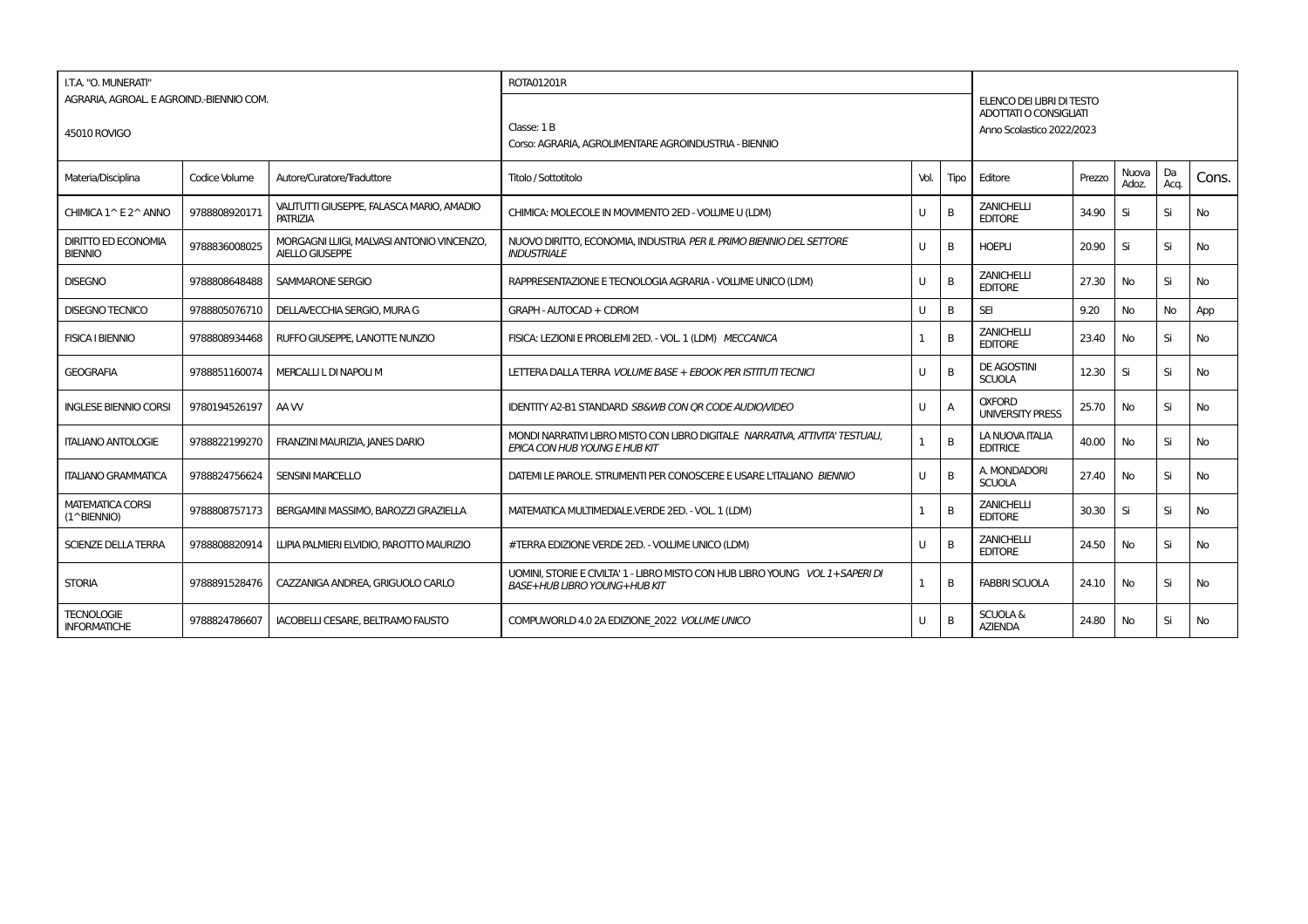| I.T.A. "O. MUNERATI"<br>AGRARIA, AGROAL E AGROIND.-BIENNIO COM.<br>45010 ROVIGO |               |                                                                     | ROTA01201R<br>Classe: 1 C<br>Corso: AGRARIA, AGROLIMENTARE AGROINDUSTRIA - BIENNIO                                     |      |                | ELENCO DEI LIBRI DI TESTO<br><b>ADOTTATI O CONSIGLIATI</b><br>Anno Scolastico 2022/2023 |        |                |            |           |  |  |  |  |
|---------------------------------------------------------------------------------|---------------|---------------------------------------------------------------------|------------------------------------------------------------------------------------------------------------------------|------|----------------|-----------------------------------------------------------------------------------------|--------|----------------|------------|-----------|--|--|--|--|
| Materia/Disciplina                                                              | Codice Volume | Autore/Curatore/Traduttore                                          | Titolo / Sottotitolo                                                                                                   | Vol. | Tipo           | Editore                                                                                 | Prezzo | Nuova<br>Adoz. | Da<br>Acq. | Cons.     |  |  |  |  |
| CHIMICA 1^ E 2^ ANNO                                                            | 9788808920171 | VALITUTTI GIUSEPPE, FALASCA MARIO, AMADIO<br><b>PATRIZIA</b>        | CHIMICA: MOLECOLE IN MOVIMENTO 2ED - VOLUME U (LDM)                                                                    | U    | B              | <b>ZANICHELLI</b><br><b>EDITORE</b>                                                     | 34.90  | Si             | Si         | No        |  |  |  |  |
| <b>DIRITTO ED ECONOMIA</b><br><b>BIENNIO</b>                                    | 9788836008025 | MORGAGNI LUIGI, MALVASI ANTONIO VINCENZO,<br><b>AIELLO GIUSEPPE</b> | NUOVO DIRITTO, ECONOMIA, INDUSTRIA PER IL PRIMO BIENNIO DEL SETTORE<br><b>INDUSTRIALE</b>                              | U    | B              | <b>HOEPLI</b>                                                                           | 20.90  | Si             | Si         | No        |  |  |  |  |
| <b>DISEGNO</b>                                                                  | 9788808648488 | SAMMARONE SERGIO                                                    | RAPPRESENTAZIONE E TECNOLOGIA AGRARIA - VOLUME UNICO (LDM)                                                             | U    | B              | <b>ZANICHELLI</b><br><b>EDITORE</b>                                                     | 27.30  | No             | Si         | No        |  |  |  |  |
| <b>DISEGNO TECNICO</b>                                                          | 9788805076710 | DELLAVECCHIA SERGIO, MURA G                                         | GRAPH - AUTOCAD + CDROM                                                                                                |      | B              | <b>SEI</b>                                                                              | 9.20   | No             | No         | App       |  |  |  |  |
| <b>FISICA I BIENNIO</b>                                                         | 9788808934468 | RUFFO GIUSEPPE, LANOTTE NUNZIO                                      | FISICA: LEZIONI E PROBLEMI 2ED. - VOL. 1 (LDM) MECCANICA                                                               |      | B              | <b>ZANICHELLI</b><br><b>EDITORE</b>                                                     | 23.40  | No             | Si         | No        |  |  |  |  |
| <b>GEOGRAFIA</b>                                                                | 9788851160074 | MERCALLI L DI NAPOLI M                                              | LETTERA DALLA TERRA <i>VOLUME BASE + EBOOK PER ISTITUTI TECNICI</i>                                                    | U    | B              | <b>DE AGOSTINI</b><br><b>SCUOLA</b>                                                     | 12.30  | Si             | Si         | No        |  |  |  |  |
| <b>INGLESE BIENNIO CORSI</b>                                                    | 9780194526197 | AA W                                                                | <b>IDENTITY A2-B1 STANDARD SB&amp;WB CON OR CODE AUDIO/VIDEO</b>                                                       | U    | A              | <b>OXFORD</b><br><b>UNIVERSITY PRESS</b>                                                | 25.70  | No.            | Si         | <b>No</b> |  |  |  |  |
| <b>ITALIANO ANTOLOGIE</b>                                                       | 9788822199270 | FRANZINI MAURIZIA, JANES DARIO                                      | MONDI NARRATIVI LIBRO MISTO CON LIBRO DIGITALE NARRATIVA, ATTIVITA' TESTUALI,<br>EPICA CON HUB YOUNG E HUB KIT         |      | $\overline{B}$ | <b>LA NUOVA ITALIA</b><br><b>EDITRICE</b>                                               | 40.00  | No             | Si         | <b>No</b> |  |  |  |  |
| <b>ITALIANO GRAMMATICA</b>                                                      | 9788824756624 | <b>SENSINI MARCELLO</b>                                             | DATEMI LE PAROLE. STRUMENTI PER CONOSCERE E USARE L'ITALIANO BIENNIO                                                   | U    | B              | A. MONDADORI<br><b>SCUOLA</b>                                                           | 27.40  | <b>No</b>      | Si         | No        |  |  |  |  |
| <b>MATEMATICA CORSI</b><br>(1^BIENNIO)                                          | 9788808757173 | BERGAMINI MASSIMO, BAROZZI GRAZIELLA                                | MATEMATICA MULTIMEDIALE.VERDE 2ED. - VOL. 1 (LDM)                                                                      |      | B              | <b>ZANICHELLI</b><br><b>EDITORE</b>                                                     | 30.30  | No             | Si         | No        |  |  |  |  |
| <b>SCIENZE DELLA TERRA</b>                                                      | 9788808820914 | LUPIA PALMIERI ELVIDIO. PAROTTO MAURIZIO                            | #TERRA EDIZIONE VERDE 2ED. - VOLUME UNICO (LDM)                                                                        |      | B              | <b>ZANICHELLI</b><br><b>EDITORE</b>                                                     | 24.50  | <b>No</b>      | Si         | No        |  |  |  |  |
| <b>STORIA</b>                                                                   | 9788891528476 | CAZZANIGA ANDREA, GRIGUOLO CARLO                                    | UOMINI. STORIE E CIVILTA' 1 - LIBRO MISTO CON HUB LIBRO YOUNG VOL 1 + SAPERI DI<br><b>BASE+HUB LIBRO YOUNG+HUB KIT</b> |      | B              | <b>FABBRI SCUOLA</b>                                                                    | 24.10  | <b>No</b>      | Si         | No        |  |  |  |  |
| <b>TECNOLOGIE</b><br><b>INFORMATICHE</b>                                        | 9788824786607 | IACOBELLI CESARE. BELTRAMO FAUSTO                                   | COMPUWORLD 4.0 2A EDIZIONE 2022 VOLUME UNICO                                                                           |      | B              | <b>SCUOLA &amp;</b><br><b>AZIENDA</b>                                                   | 24.80  | No             | Si         | No        |  |  |  |  |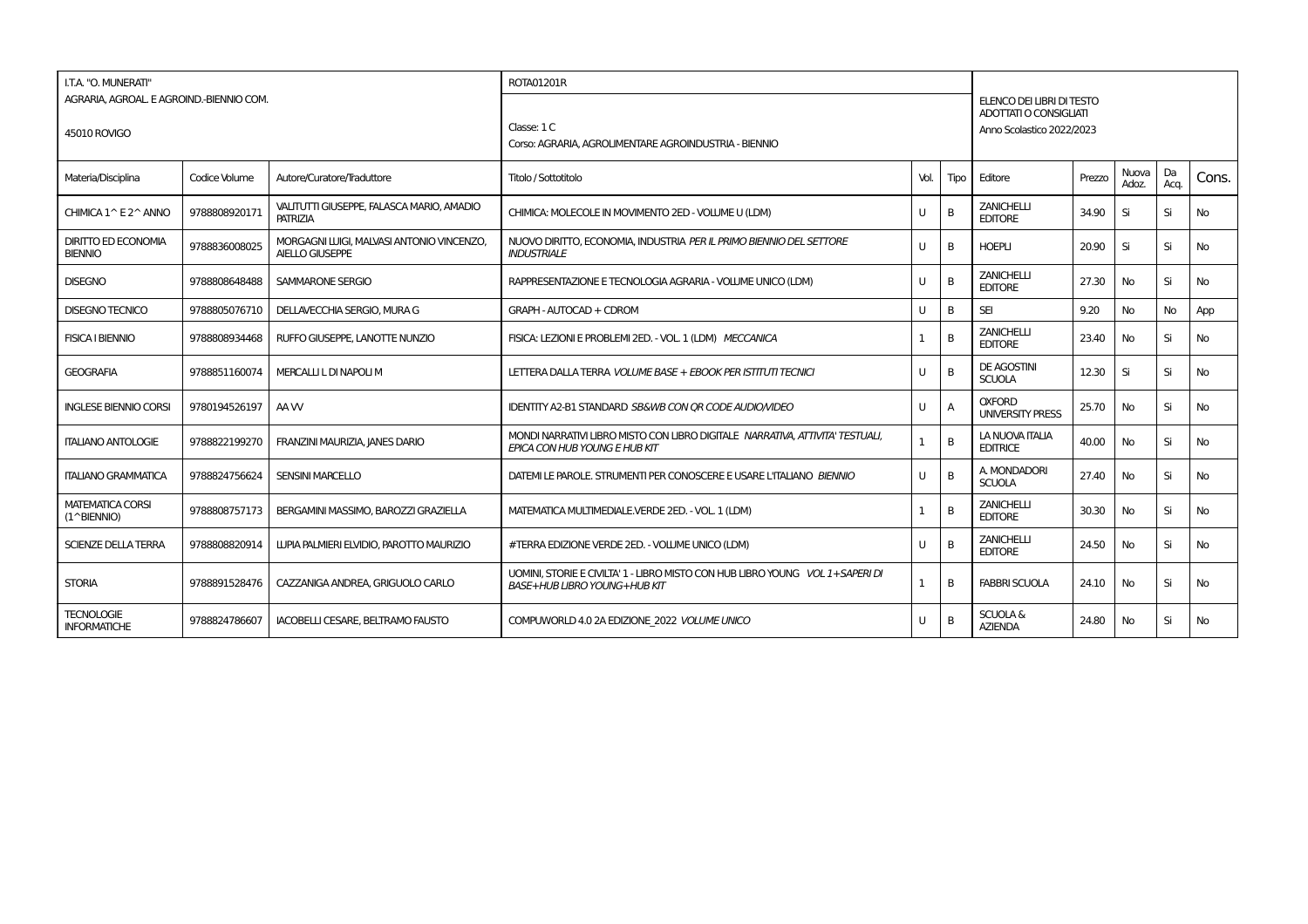| I.T.A. "O. MUNERATI"<br>AGRARIA, AGROAL E AGROIND.-BIENNIO COM.<br>45010 ROVIGO |               |                                                                     | ROTA01201R<br>Classe: 1D<br>Corso: AGRARIA, AGROLIMENTARE AGROINDUSTRIA - BIENNIO                                      |      |                | <b>ADOTTATI O CONSIGLIATI</b>             | ELENCO DEI LIBRI DI TESTO<br>Anno Scolastico 2022/2023 |                |            |           |  |  |  |
|---------------------------------------------------------------------------------|---------------|---------------------------------------------------------------------|------------------------------------------------------------------------------------------------------------------------|------|----------------|-------------------------------------------|--------------------------------------------------------|----------------|------------|-----------|--|--|--|
| Materia/Disciplina                                                              | Codice Volume | Autore/Curatore/Traduttore                                          | Titolo / Sottotitolo                                                                                                   | Vol. | Tipo           | Editore                                   | Prezzo                                                 | Nuova<br>Adoz. | Da<br>Acq. | Cons.     |  |  |  |
| CHIMICA 1^ E 2^ ANNO                                                            | 9788808920171 | VALITUTTI GIUSEPPE, FALASCA MARIO, AMADIO<br><b>PATRIZIA</b>        | CHIMICA: MOLECOLE IN MOVIMENTO 2ED - VOLUME U (LDM)                                                                    | U    | B              | <b>ZANICHELLI</b><br><b>EDITORE</b>       | 34.90                                                  | Si             | Si         | No        |  |  |  |
| <b>DIRITTO ED ECONOMIA</b><br><b>BIENNIO</b>                                    | 9788836008025 | MORGAGNI LUIGI, MALVASI ANTONIO VINCENZO,<br><b>AIELLO GIUSEPPE</b> | NUOVO DIRITTO, ECONOMIA, INDUSTRIA PER IL PRIMO BIENNIO DEL SETTORE<br><b>INDUSTRIALE</b>                              | U    | B              | <b>HOEPLI</b>                             | 20.90                                                  | Si             | Si         | No        |  |  |  |
| <b>DISEGNO</b>                                                                  | 9788808648488 | SAMMARONE SERGIO                                                    | RAPPRESENTAZIONE E TECNOLOGIA AGRARIA - VOLUME UNICO (LDM)                                                             | U    | B              | <b>ZANICHELLI</b><br><b>EDITORE</b>       | 27.30                                                  | No             | Si         | No        |  |  |  |
| <b>DISEGNO TECNICO</b>                                                          | 9788805076710 | DELLAVECCHIA SERGIO, MURA G                                         | GRAPH - AUTOCAD + CDROM                                                                                                |      | B              | <b>SEI</b>                                | 9.20                                                   | No             | No         | App       |  |  |  |
| <b>FISICA I BIENNIO</b>                                                         | 9788808934468 | RUFFO GIUSEPPE, LANOTTE NUNZIO                                      | FISICA: LEZIONI E PROBLEMI 2ED. - VOL. 1 (LDM) MECCANICA                                                               |      | B              | <b>ZANICHELLI</b><br><b>EDITORE</b>       | 23.40                                                  | No             | Si         | No        |  |  |  |
| <b>GEOGRAFIA</b>                                                                | 9788851160074 | MERCALLI L DI NAPOLI M                                              | LETTERA DALLA TERRA <i>VOLUME BASE + EBOOK PER ISTITUTI TECNICI</i>                                                    | U    | B              | <b>DE AGOSTINI</b><br><b>SCUOLA</b>       | 12.30                                                  | Si             | Si         | No        |  |  |  |
| <b>INGLESE BIENNIO CORSI</b>                                                    | 9780194526197 | AA W                                                                | <b>IDENTITY A2-B1 STANDARD SB&amp;WB CON OR CODE AUDIO/VIDEO</b>                                                       | U    | A              | <b>OXFORD</b><br><b>UNIVERSITY PRESS</b>  | 25.70                                                  | No.            | Si         | <b>No</b> |  |  |  |
| <b>ITALIANO ANTOLOGIE</b>                                                       | 9788822199270 | FRANZINI MAURIZIA, JANES DARIO                                      | MONDI NARRATIVI LIBRO MISTO CON LIBRO DIGITALE NARRATIVA, ATTIVITA' TESTUALI,<br>EPICA CON HUB YOUNG E HUB KIT         |      | $\overline{B}$ | <b>LA NUOVA ITALIA</b><br><b>EDITRICE</b> | 40.00                                                  | No             | Si         | <b>No</b> |  |  |  |
| <b>ITALIANO GRAMMATICA</b>                                                      | 9788824756624 | <b>SENSINI MARCELLO</b>                                             | DATEMI LE PAROLE. STRUMENTI PER CONOSCERE E USARE L'ITALIANO BIENNIO                                                   | U    | B              | A. MONDADORI<br><b>SCUOLA</b>             | 27.40                                                  | <b>No</b>      | Si         | No        |  |  |  |
| <b>MATEMATICA CORSI</b><br>(1^BIENNIO)                                          | 9788808757173 | BERGAMINI MASSIMO, BAROZZI GRAZIELLA                                | MATEMATICA MULTIMEDIALE.VERDE 2ED. - VOL. 1 (LDM)                                                                      |      | B              | <b>ZANICHELLI</b><br><b>EDITORE</b>       | 30.30                                                  | No             | Si         | No        |  |  |  |
| <b>SCIENZE DELLA TERRA</b>                                                      | 9788808820914 | LUPIA PALMIERI ELVIDIO. PAROTTO MAURIZIO                            | #TERRA EDIZIONE VERDE 2ED. - VOLUME UNICO (LDM)                                                                        |      | B              | <b>ZANICHELLI</b><br><b>EDITORE</b>       | 24.50                                                  | <b>No</b>      | Si         | No        |  |  |  |
| <b>STORIA</b>                                                                   | 9788891528476 | CAZZANIGA ANDREA, GRIGUOLO CARLO                                    | UOMINI. STORIE E CIVILTA' 1 - LIBRO MISTO CON HUB LIBRO YOUNG VOL 1 + SAPERI DI<br><b>BASE+HUB LIBRO YOUNG+HUB KIT</b> |      | B              | <b>FABBRI SCUOLA</b>                      | 24.10                                                  | <b>No</b>      | Si         | No        |  |  |  |
| <b>TECNOLOGIE</b><br><b>INFORMATICHE</b>                                        | 9788824786607 | IACOBELLI CESARE. BELTRAMO FAUSTO                                   | COMPUWORLD 4.0 2A EDIZIONE 2022 VOLUME UNICO                                                                           |      | B              | <b>SCUOLA &amp;</b><br><b>AZIENDA</b>     | 24.80                                                  | No             | Si         | No        |  |  |  |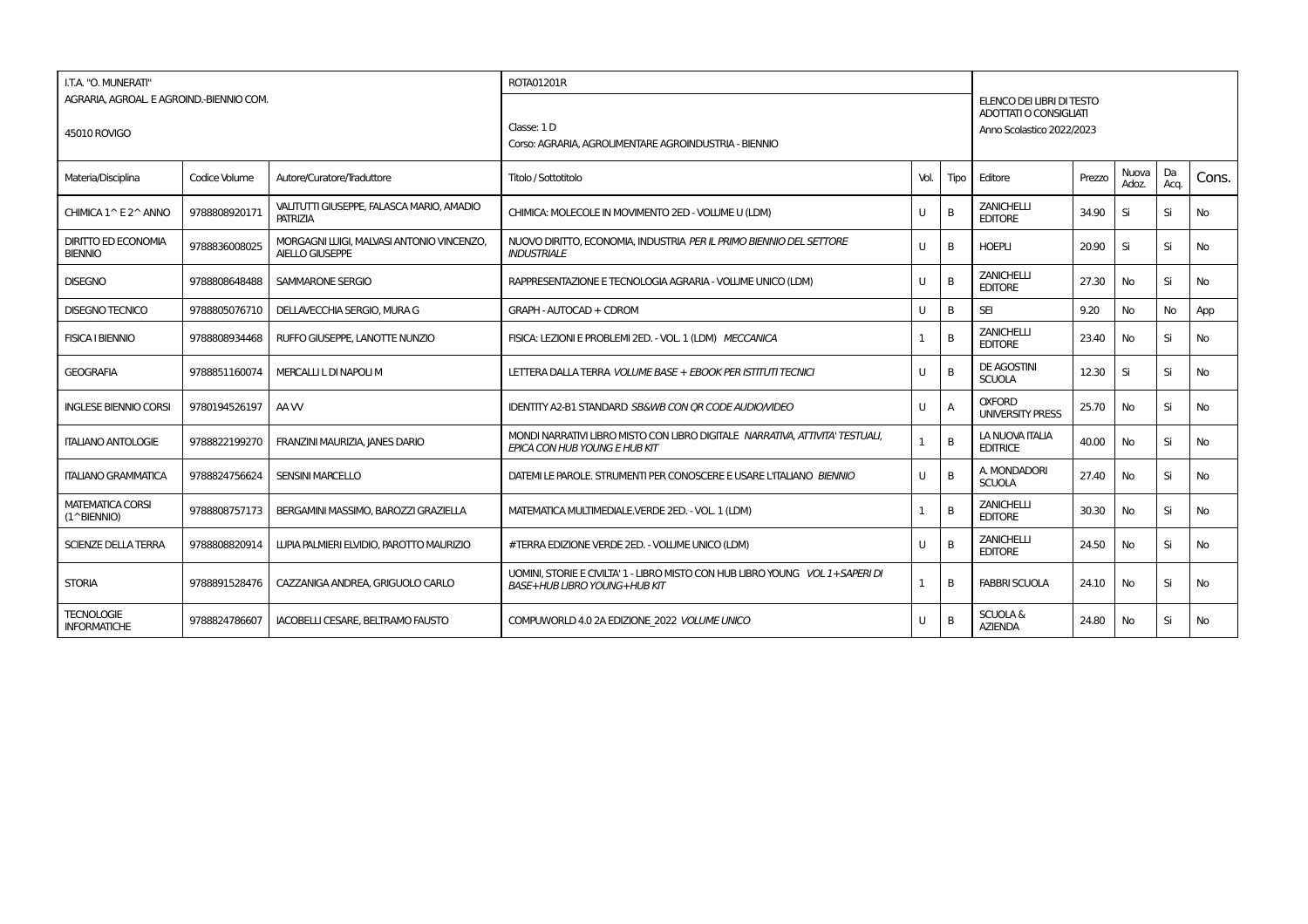| I.T.A. "O. MUNERATI"                                            |               |                                                                  | ROTA01201R                                                                                                                        |                |                |                                                                                  |        |                |            |           |  |  |  |
|-----------------------------------------------------------------|---------------|------------------------------------------------------------------|-----------------------------------------------------------------------------------------------------------------------------------|----------------|----------------|----------------------------------------------------------------------------------|--------|----------------|------------|-----------|--|--|--|
| AGRARIA, AGROAL. E AGROIND.-BIENNIO COM.<br><b>45010 ROVIGO</b> |               |                                                                  | Classe: 2 A<br>Corso: AGRARIA, AGROLIMENTARE AGROINDUSTRIA - BIENNIO                                                              |                |                | ELENCO DEI LIBRI DI TESTO<br>ADOTTATI O CONSIGLIATI<br>Anno Scolastico 2022/2023 |        |                |            |           |  |  |  |
| Materia/Disciplina                                              | Codice Volume | Autore/Curatore/Traduttore                                       | Titolo / Sottotitolo                                                                                                              | Vol.           | Tipo           | Editore                                                                          | Prezzo | Nuova<br>Adoz. | Da<br>Acq. | Cons.     |  |  |  |
| <b>BIOLOGIA</b>                                                 | 9788808520753 | CAVAZZUTI CRISTINA, DAMIANO DANIELA                              | BIOLOGIA - VOLUME UNICO (LDM) TERZA EDIZIONE                                                                                      |                | B              | <b>ZANICHELLI</b><br><b>EDITORE</b>                                              | 26.30  | No             | Si         | No        |  |  |  |
| <b>BIOLOGIA BOTANICA</b>                                        | 9788883610752 | <b>FORGIARINI M N. GIUNCHI M A</b>                               | <b>BOTANICA AGRARIA APPLICATA - PRONTUARIO</b>                                                                                    | U              | B              | <b>REDA EDIZIONI</b>                                                             | 17.65  | No             | Si         | <b>No</b> |  |  |  |
| CHIMICA 1^E2^<br><b>ANNO</b>                                    | 9788808720955 | BAGATTI FRANCO, CORRADI ELIS, DESCO<br><b>ALESSANDRO E ALTRI</b> | CHIMICA.VERDE 2ED. DI IMMAGINI DELLA CHIMICA - VOLUME UNICO (LDM) DALL'OSSERVAZIONE<br>DELLA MATERIA ALLE MACROMOLECOLE ORGANICHE |                | B              | <b>ZANICHELLI</b><br><b>EDITORE</b>                                              | 35.30  | No             | <b>No</b>  | <b>No</b> |  |  |  |
| <b>DIRITTO ED</b><br><b>ECONOMIA BIENNIO</b>                    | 9788800354691 | ZAGREBELSKY GUSTAVO, TRUCCO<br><b>CRISTINA, BACCELI GIUSEPPE</b> | A SCUOLA DI DEMOCRAZIA VOLUME + OUADERNO 1? BN ED. 2019                                                                           | $\mathbf{U}$   | B              | <b>LE MONNIER</b>                                                                | 27.10  | <b>No</b>      | <b>No</b>  | <b>No</b> |  |  |  |
| <b>DISEGNO</b>                                                  | 9788808648488 | SAMMARONE SERGIO                                                 | RAPPRESENTAZIONE E TECNOLOGIA AGRARIA - VOLUME UNICO (LDM)                                                                        | U              | B              | <b>ZANICHELLI</b><br><b>EDITORE</b>                                              | 27.30  | <b>No</b>      | <b>No</b>  | <b>No</b> |  |  |  |
| <b>DISEGNO TECNICO</b>                                          | 9788805076710 | DELLAVECCHIA SERGIO, MURA G                                      | GRAPH - AUTOCAD + CDROM                                                                                                           | U              | B              | <b>SEI</b>                                                                       | 9.20   | No             | No         | App       |  |  |  |
| <b>FISICA I BIENNIO</b>                                         | 9788808865946 | RUFFO GIUSEPPE, LANOTTE NUNZIO                                   | FISICA: LEZIONI E PROBLEMI 2ED. - VOL. 2 (LDM) TERMODINAMICA, ONDE, ELETTROMAGNETISMO                                             | 2              | B              | <b>ZANICHELLI</b><br><b>EDITORE</b>                                              | 21.70  | No             | Si         | <b>No</b> |  |  |  |
| <b>INGLESE BIENNIO</b><br><b>CORSI</b>                          | 9780194526197 | AA W                                                             | IDENTITY A2-B1 STANDARD SB&WB CON OR CODE AUDIO/VIDEO                                                                             | U              | $\overline{A}$ | <b>OXFORD</b><br><b>UNIVERSITY</b><br><b>PRESS</b>                               | 25.70  | No             | <b>No</b>  | <b>No</b> |  |  |  |
| <b>ITALIANO ANTOLOGIE</b>                                       | 9788822199294 | FRANZINI MAURIZIA, JANES DARIO                                   | MONDI NARRATIVI LIBRO MISTO CON LIBRO DIGITALE POESIA. LETTERATURA DELLE ORIGINI CON HUB<br><b>YOUNG E HUB KIT</b>                |                | $\overline{B}$ | LA NUOVA ITALIA<br><b>EDITRICE</b>                                               | 24.80  | <b>No</b>      | Si         | <b>No</b> |  |  |  |
| <b>ITALIANO</b><br><b>GRAMMATICA</b>                            | 9788824756624 | <b>SENSINI MARCELLO</b>                                          | DATEMI LE PAROLE. STRUMENTI PER CONOSCERE E USARE L'ITALIANO BIENNIO                                                              | U              | B              | A. MONDADORI<br><b>SCUOLA</b>                                                    | 27.40  | No             | <b>No</b>  | <b>No</b> |  |  |  |
| <b>MATEMATICA CORSI</b><br>$(1^{\wedge}BIENTIO)$                | 9788808677884 | BERGAMINI MASSIMO, BAROZZI GRAZIELLA                             | MATEMATICA MULTIMEDIALE.VERDE 2ED. - VOL. 2 (LDM)                                                                                 | 2              | B              | <b>ZANICHELLI</b><br><b>EDITORE</b>                                              | 30.30  | <b>No</b>      | Si         | <b>No</b> |  |  |  |
| <b>RELIGIONE</b>                                                | 9788842676256 | <b>CONTADINI M</b>                                               | CARTE SCOPERTE (A) CORSO DI IRC PER LA SCUOLA SECONDARIA DI II GRADO                                                              | $\cup$         | B              | ELLE DI CI                                                                       | 17.60  | <b>No</b>      | No         | <b>No</b> |  |  |  |
| <b>STORIA</b>                                                   | 9788891528445 | CAZZANIGA ANDREA, GRIGUOLO CARLO                                 | UOMINI, STORIE E CIVILTA' 2 - LIBRO MISTO CON HUB LIBRO YOUNG VOL 2+SAPERI DI BASE+HUB<br><b>LIBRO YOUNG+HUB KIT</b>              | $\overline{2}$ | B              | <b>FABBRI SCUOLA</b>                                                             | 24.10  | No             | Si         | No        |  |  |  |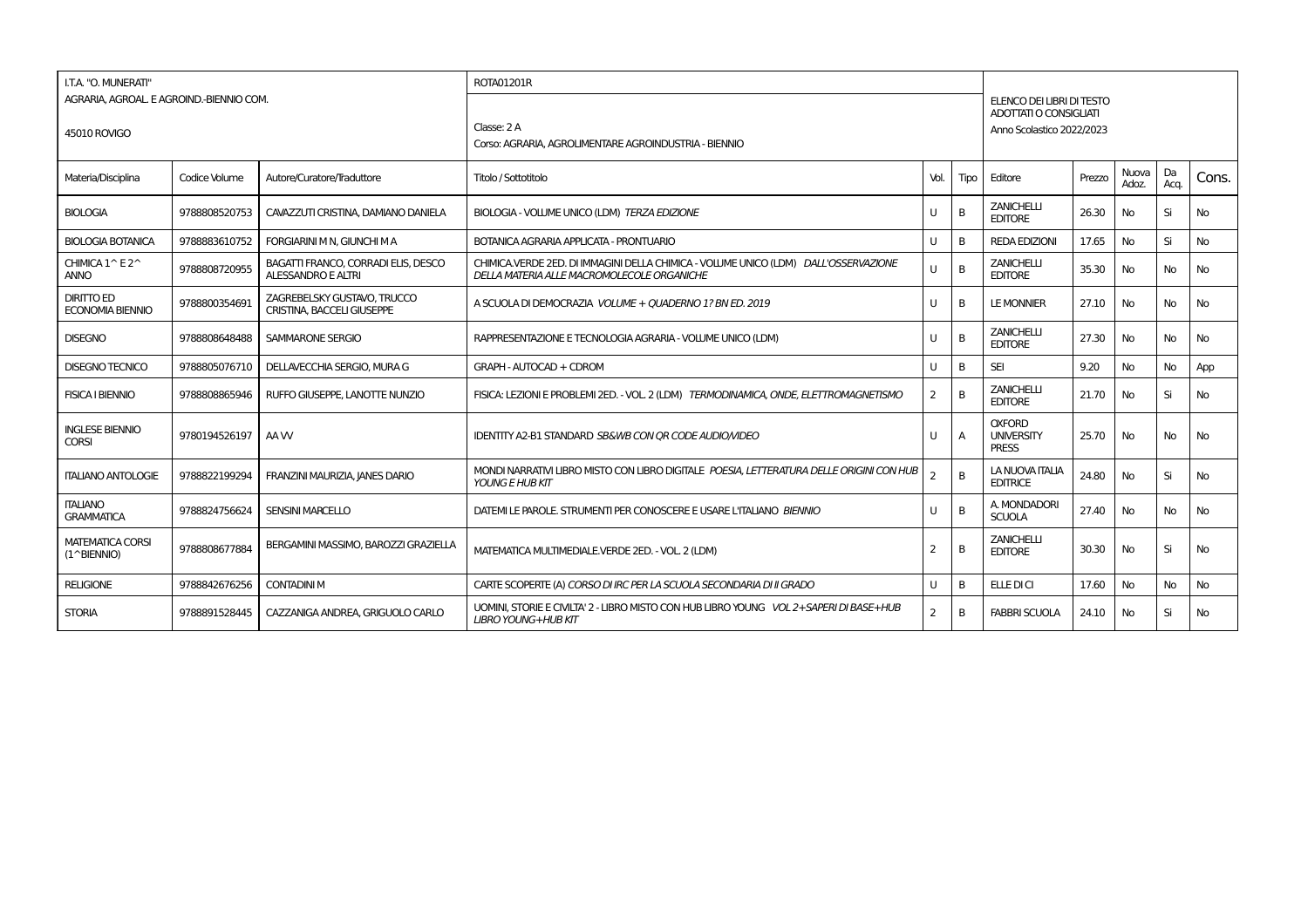| I.T.A. "O. MUNERATI"                             | AGRARIA, AGROAL, E AGROIND.-BIENNIO COM. |                                                                  | ROTA01201R                                                                                                                        |      |                | ELENCO DEI LIBRI DI TESTO                           |        |                |            |           |  |
|--------------------------------------------------|------------------------------------------|------------------------------------------------------------------|-----------------------------------------------------------------------------------------------------------------------------------|------|----------------|-----------------------------------------------------|--------|----------------|------------|-----------|--|
| 45010 ROVIGO                                     |                                          |                                                                  | Classe: 2 B<br>Corso: AGRARIA, AGROLIMENTARE AGROINDUSTRIA - BIENNIO                                                              |      |                | ADOTTATI O CONSIGLIATI<br>Anno Scolastico 2022/2023 |        |                |            |           |  |
| Materia/Disciplina                               | Codice Volume                            | Autore/Curatore/Traduttore                                       | Titolo / Sottotitolo                                                                                                              | Vol. | Tipo           | Editore                                             | Prezzo | Nuova<br>Adoz. | Da<br>Acq. | Cons.     |  |
| <b>BIOLOGIA</b>                                  | 9788808520753                            | CAVAZZUTI CRISTINA. DAMIANO DANIELA                              | BIOLOGIA - VOLUME UNICO (LDM) TERZA EDIZIONE                                                                                      | U    | B              | <b>ZANICHELLI</b><br><b>EDITORE</b>                 | 26.30  | <b>No</b>      | Si         | No        |  |
| <b>BIOLOGIA BOTANICA</b>                         | 9788883610752                            | <b>FORGIARINI M N. GIUNCHI M A</b>                               | <b>BOTANICA AGRARIA APPLICATA - PRONTUARIO</b>                                                                                    | U    | B              | <b>REDA EDIZIONI</b>                                | 17.65  | <b>No</b>      | Si         | No        |  |
| CHIMICA 1^E2^<br><b>ANNO</b>                     | 9788808720955                            | BAGATTI FRANCO, CORRADI ELIS, DESCO<br><b>ALESSANDRO E ALTRI</b> | CHIMICA.VERDE 2ED. DI IMMAGINI DELLA CHIMICA - VOLUME UNICO (LDM) DALL'OSSERVAZIONE<br>DELLA MATERIA ALLE MACROMOLECOLE ORGANICHE | U    | B              | <b>ZANICHELLI</b><br><b>EDITORE</b>                 | 35.30  | <b>No</b>      | <b>No</b>  | No        |  |
| <b>DIRITTO ED</b><br><b>ECONOMIA BIENNIO</b>     | 9788800354691                            | ZAGREBELSKY GUSTAVO, TRUCCO<br>CRISTINA. BACCELI GIUSEPPE        | A SCUOLA DI DEMOCRAZIA VOLUME + QUADERNO 1? BN ED. 2019                                                                           | U    | B              | <b>LE MONNIER</b>                                   | 27.10  | No             | No         | No        |  |
| <b>DISEGNO</b>                                   | 9788808648488                            | SAMMARONE SERGIO                                                 | RAPPRESENTAZIONE E TECNOLOGIA AGRARIA - VOLUME UNICO (LDM)                                                                        | U    | B              | <b>ZANICHELLI</b><br><b>EDITORE</b>                 | 27.30  | <b>No</b>      | <b>No</b>  | No        |  |
| <b>DISEGNO TECNICO</b>                           | 9788805076710                            | DELLAVECCHIA SERGIO, MURA G                                      | GRAPH - AUTOCAD + CDROM                                                                                                           | U    | B              | <b>SEI</b>                                          | 9.20   | No             | No         | App       |  |
| <b>FISICA I BIENNIO</b>                          | 9788808865946                            | RUFFO GIUSEPPE. LANOTTE NUNZIO                                   | FISICA: LEZIONI E PROBLEMI 2ED. - VOL. 2 (LDM) TERMODINAMICA, ONDE, ELETTROMAGNETISMO                                             | 2    | B              | <b>ZANICHELLI</b><br><b>EDITORE</b>                 | 21.70  | <b>No</b>      | Si         | No        |  |
| <b>INGLESE BIENNIO</b><br><b>CORSI</b>           | 9780194526197                            | AA W                                                             | <b>IDENTITY A2-B1 STANDARD SB&amp;WB CON OR CODE AUDIOMIDEO</b>                                                                   | U    | A              | <b>OXFORD</b><br><b>UNIVERSITY</b><br><b>PRESS</b>  | 25.70  | <b>No</b>      | <b>No</b>  | No        |  |
| <b>ITALIANO ANTOLOGIE</b>                        | 9788822199294                            | FRANZINI MAURIZIA, JANES DARIO                                   | MONDI NARRATIVI LIBRO MISTO CON LIBRO DIGITALE POESIA, LETTERATURA DELLE ORIGINI CON HUB<br><b>YOUNG E HUB KIT</b>                |      | $\overline{B}$ | LA NUOVA ITALIA<br><b>EDITRICE</b>                  | 24.80  | <b>No</b>      | Si         | No        |  |
| <b>ITALIANO</b><br><b>GRAMMATICA</b>             | 9788824756624                            | <b>SENSINI MARCELLO</b>                                          | DATEMI LE PAROLE. STRUMENTI PER CONOSCERE E USARE L'ITALIANO BIENNIO                                                              | U    | B              | A. MONDADORI<br><b>SCUOLA</b>                       | 27.40  | <b>No</b>      | No         | No        |  |
| <b>MATEMATICA CORSI</b><br>$(1^{\wedge}BIENTIO)$ | 9788808677884                            | BERGAMINI MASSIMO, BAROZZI GRAZIELLA                             | MATEMATICA MULTIMEDIALE.VERDE 2ED. - VOL. 2 (LDM)                                                                                 | 2    | B              | <b>ZANICHELLI</b><br><b>EDITORE</b>                 | 30.30  | Si             | Si         | <b>No</b> |  |
| <b>RELIGIONE</b>                                 | 9788842676256                            | <b>CONTADINI M</b>                                               | CARTE SCOPERTE (A) CORSO DI IRC PER LA SCUOLA SECONDARIA DI II GRADO                                                              | U    | B              | ELLE DI CI                                          | 17.60  | No             | <b>No</b>  | No        |  |
| <b>STORIA</b>                                    | 9788891528445                            | CAZZANIGA ANDREA, GRIGUOLO CARLO                                 | UOMINI, STORIE E CIVILTA' 2 - LIBRO MISTO CON HUB LIBRO YOUNG VOL 2 + SAPERI DI BASE + HUB<br><b>LIBRO YOUNG+HUB KIT</b>          | 2    | B              | <b>FABBRI SCUOLA</b>                                | 24.10  | No             | Si         | No        |  |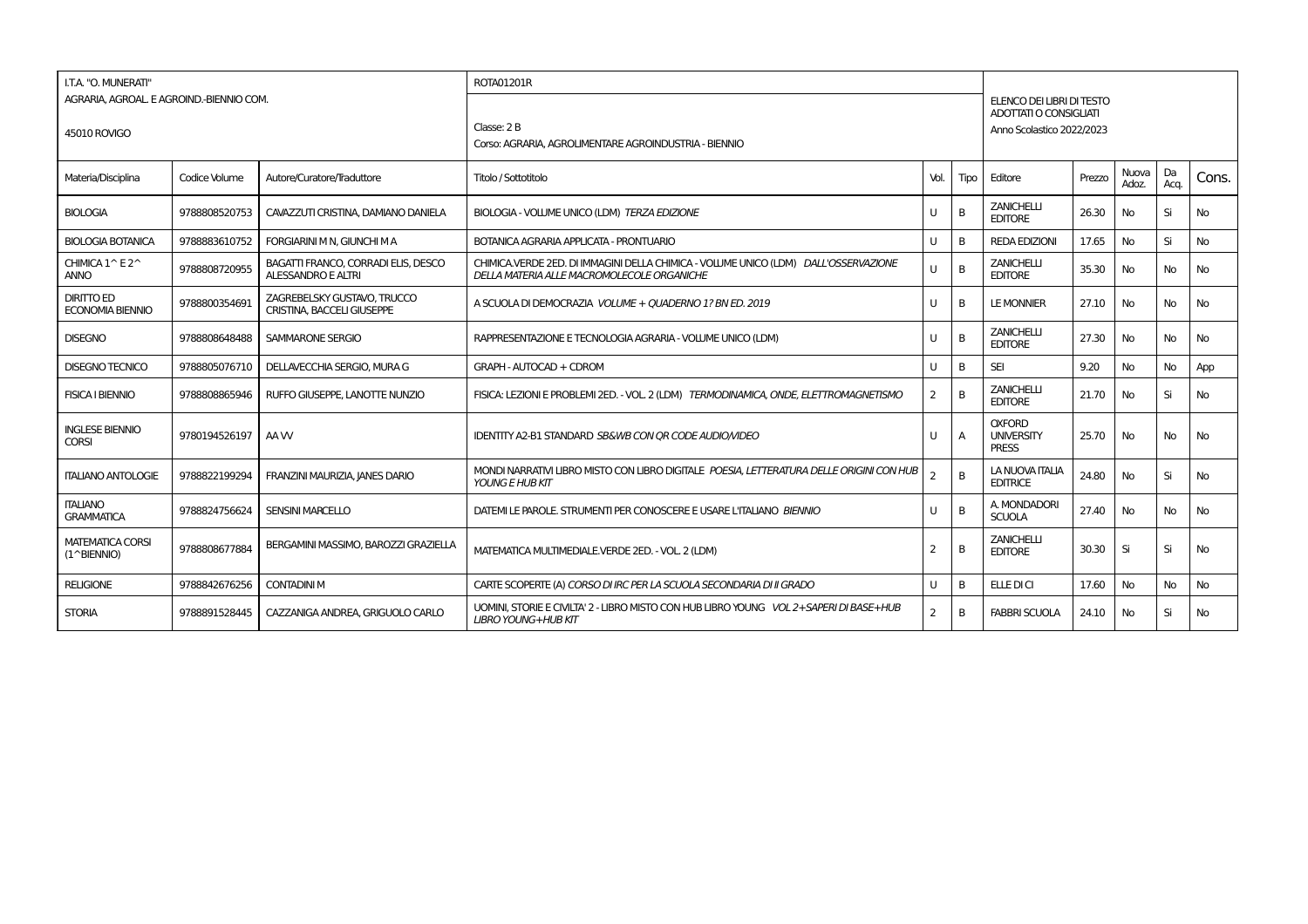| I.T.A. "O. MUNERATI"                                     |               |                                                                  | ROTA01201R                                                                                                                        |                |                |                                                                                  |        |                |            |           |  |
|----------------------------------------------------------|---------------|------------------------------------------------------------------|-----------------------------------------------------------------------------------------------------------------------------------|----------------|----------------|----------------------------------------------------------------------------------|--------|----------------|------------|-----------|--|
| AGRARIA, AGROAL, E AGROIND.-BIENNIO COM.<br>45010 ROVIGO |               |                                                                  | Classe: 2 C<br>Corso: AGRARIA, AGROLIMENTARE AGROINDUSTRIA - BIENNIO                                                              |                |                | ELENCO DEI LIBRI DI TESTO<br>ADOTTATI O CONSIGLIATI<br>Anno Scolastico 2022/2023 |        |                |            |           |  |
| Materia/Disciplina                                       | Codice Volume | Autore/Curatore/Traduttore                                       | Titolo / Sottotitolo                                                                                                              | Vol.           | Tipo           | Editore                                                                          | Prezzo | Nuova<br>Adoz. | Da<br>Acq. | Cons.     |  |
| <b>BIOLOGIA</b>                                          | 9788808520753 | CAVAZZUTI CRISTINA, DAMIANO DANIELA                              | BIOLOGIA - VOLUME UNICO (LDM) TERZA EDIZIONE                                                                                      |                | B              | <b>ZANICHELLI</b><br><b>EDITORE</b>                                              | 26.30  | No             | Si         | <b>No</b> |  |
| <b>BIOLOGIA BOTANICA</b>                                 | 9788883610752 | FORGIARINI M N, GIUNCHI M A                                      | <b>BOTANICA AGRARIA APPLICATA - PRONTUARIO</b>                                                                                    | U              | B              | <b>REDA EDIZIONI</b>                                                             | 17.65  | No             | Si         | <b>No</b> |  |
| CHIMICA 1^E2^<br><b>ANNO</b>                             | 9788808720955 | BAGATTI FRANCO, CORRADI ELIS, DESCO<br><b>ALESSANDRO E ALTRI</b> | CHIMICA VERDE 2ED. DI IMMAGINI DELLA CHIMICA - VOLUME UNICO (LDM) DALL'OSSERVAZIONE<br>DELLA MATERIA ALLE MACROMOLECOLE ORGANICHE |                | B              | <b>ZANICHELLI</b><br><b>EDITORE</b>                                              | 35.30  | No             | <b>No</b>  | <b>No</b> |  |
| <b>DIRITTO ED</b><br><b>ECONOMIA BIENNIO</b>             | 9788800354691 | ZAGREBELSKY GUSTAVO. TRUCCO<br><b>CRISTINA, BACCELI GIUSEPPE</b> | A SCUOLA DI DEMOCRAZIA VOLUME + QUADERNO 1? BN ED. 2019                                                                           | U              | B              | <b>LE MONNIER</b>                                                                | 27.10  | <b>No</b>      | No         | <b>No</b> |  |
| <b>DISEGNO</b>                                           | 9788808648488 | SAMMARONE SERGIO                                                 | RAPPRESENTAZIONE E TECNOLOGIA AGRARIA - VOLUME UNICO (LDM)                                                                        | U              | B              | <b>ZANICHELLI</b><br><b>EDITORE</b>                                              | 27.30  | <b>No</b>      | No         | <b>No</b> |  |
| <b>DISEGNO TECNICO</b>                                   | 9788805076710 | DELLAVECCHIA SERGIO, MURA G                                      | GRAPH - AUTOCAD + CDROM                                                                                                           |                | B              | <b>SEI</b>                                                                       | 9.20   | <b>No</b>      | <b>No</b>  | App       |  |
| <b>FISICA I BIENNIO</b>                                  | 9788808865946 | RUFFO GIUSEPPE. LANOTTE NUNZIO                                   | FISICA: LEZIONI E PROBLEMI 2ED. - VOL. 2 (LDM) TERMODINAMICA, ONDE, ELETTROMAGNETISMO                                             | $\overline{2}$ | B              | <b>ZANICHELLI</b><br><b>EDITORE</b>                                              | 21.70  | No             | Si         | <b>No</b> |  |
| <b>INGLESE BIENNIO</b><br><b>CORSI</b>                   | 9780194526197 | AA W                                                             | <b>IDENTITY A2-B1 STANDARD SB&amp;WB CON OR CODE AUDIOMIDEO</b>                                                                   | U              | $\overline{A}$ | <b>OXFORD</b><br><b>UNIVERSITY</b><br><b>PRESS</b>                               | 25.70  | <b>No</b>      | <b>No</b>  | <b>No</b> |  |
| <b>ITALIANO ANTOLOGIE</b>                                | 9788822199294 | FRANZINI MAURIZIA, JANES DARIO                                   | MONDI NARRATIVI LIBRO MISTO CON LIBRO DIGITALE POESIA, LETTERATURA DELLE ORIGINI CON HUB<br><b>YOUNG E HUB KIT</b>                |                | B              | LA NUOVA ITALIA<br><b>EDITRICE</b>                                               | 24.80  | <b>No</b>      | Si         | <b>No</b> |  |
| <b>ITALIANO</b><br><b>GRAMMATICA</b>                     | 9788824756624 | <b>SENSINI MARCELLO</b>                                          | DATEMI LE PAROLE. STRUMENTI PER CONOSCERE E USARE L'ITALIANO BIENNIO                                                              | $\cup$         | B              | A. MONDADORI<br><b>SCUOLA</b>                                                    | 27.40  | <b>No</b>      | <b>No</b>  | <b>No</b> |  |
| <b>MATEMATICA CORSI</b><br>$(1^{\wedge}BIENTIO)$         | 9788808677884 | BERGAMINI MASSIMO, BAROZZI GRAZIELLA                             | MATEMATICA MULTIMEDIALE.VERDE 2ED. - VOL. 2 (LDM)                                                                                 | 2              | B              | <b>ZANICHELLI</b><br><b>EDITORE</b>                                              | 30.30  | Si             | Si         | <b>No</b> |  |
| <b>RELIGIONE</b>                                         | 9788842676256 | <b>CONTADINI M</b>                                               | CARTE SCOPERTE (A) CORSO DI IRC PER LA SCUOLA SECONDARIA DI II GRADO                                                              | $\cup$         | B              | ELLE DI CI                                                                       | 17.60  | <b>No</b>      | <b>No</b>  | <b>No</b> |  |
| <b>STORIA</b>                                            | 9788891528445 | CAZZANIGA ANDREA, GRIGUOLO CARLO                                 | UOMINI. STORIE E CIVILTA' 2 - LIBRO MISTO CON HUB LIBRO YOUNG VOL 2+SAPERI DI BASE+HUB<br><b>LIBRO YOUNG+HUB KIT</b>              | 2              | B              | <b>FABBRI SCUOLA</b>                                                             | 24.10  | No.            | Si         | <b>No</b> |  |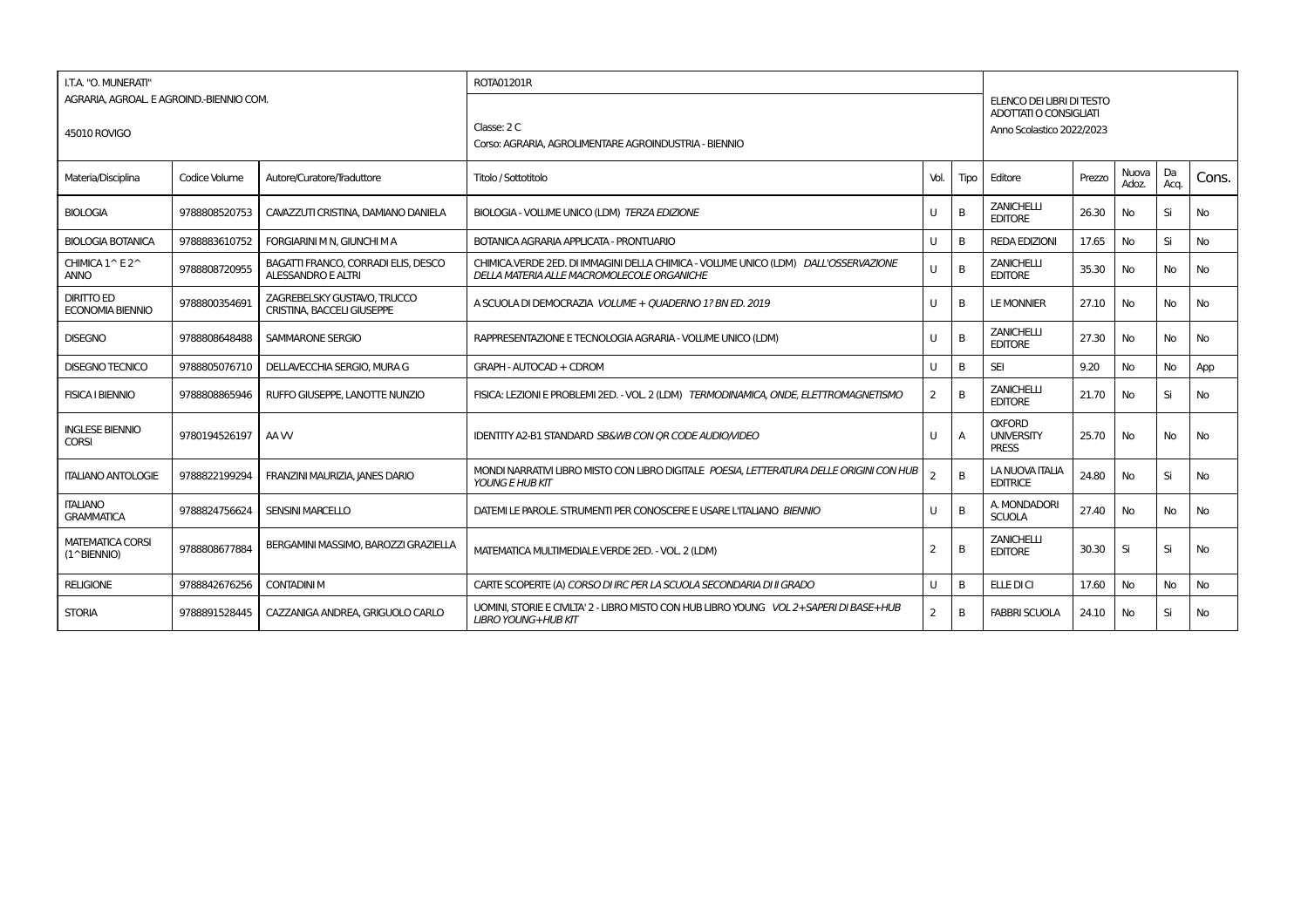| I.T.A. "O. MUNERATI"                                      | <b>GESTIONE DELL'AMBIENTE E DEL TERRITORIO</b> |                                                           | <b>ROTA01201R</b>                                                                                                                 |              |      |                                                     |        |                |            |           |
|-----------------------------------------------------------|------------------------------------------------|-----------------------------------------------------------|-----------------------------------------------------------------------------------------------------------------------------------|--------------|------|-----------------------------------------------------|--------|----------------|------------|-----------|
|                                                           |                                                |                                                           |                                                                                                                                   |              |      | ELENCO DEI LIBRI DI TESTO<br>ADOTTATI O CONSIGLIATI |        |                |            |           |
| 45010 ROVIGO                                              |                                                |                                                           | Classe: 3 A                                                                                                                       |              |      | Anno Scolastico 2022/2023                           |        |                |            |           |
|                                                           |                                                |                                                           | Corso: GESTIONE DELL'AMBIENTE E DEL TERRITORIO                                                                                    |              |      |                                                     |        |                |            |           |
| Materia/Disciplina                                        | Codice Volume                                  | Autore/Curatore/Traduttore                                | Titolo / Sottotitolo                                                                                                              | Vol.         | Tipo | Editore                                             | Prezzo | Nuova<br>Adoz. | Da<br>Acq. | Cons.     |
| CHIMICA 1 ^ E 2 ^ ANNO                                    | 9788808720955                                  | BAGATTI FRANCO, CORRADI ELIS, DESCO<br>ALESSANDRO E ALTRI | CHIMICA.VERDE 2ED. DI IMMAGINI DELLA CHIMICA - VOLUME UNICO (LDM) DALL'OSSERVAZIONE<br>DELLA MATERIA ALLE MACROMOLECOLE ORGANICHE | п            | B    | <b>ZANICHELLI</b><br><b>EDITORE</b>                 | 35.30  | No.            | No         | No        |
| <b>CHIMICA APPLICATA</b>                                  | 9788820383640                                  | <b>SICHERI GIUSEPPE</b>                                   | ESERCITAZIONI DI LABORATORIO CHIMICO-AGRARIO                                                                                      | U            | B    | <b>HOEPLI</b>                                       | 29.90  | No             | Si         | <b>No</b> |
| ECONOMIA AGRARIA ED<br><b>AGROALIMENTARE</b>              | 9788852902055                                  | <b>BATTINI FERDINANDO</b>                                 | ECONOMIA E CONTABILITA' AGRARIA LIBRO MISTO CON LIBRO DIGITALE VOLUME A CON<br>PRONTUARIO PER GLI ISTITUTI TECNICI AGRARI         | U            | B    | <b>EDAGRICOLE</b>                                   | 27.60  | No             | Si         | No        |
| <b>INGLESE BIENNIO CORSI</b>                              | 9788883393761                                  | AA W                                                      | <b>FOCUS AHEAD PRE-INTERMEDIATE</b>                                                                                               | $\mathbf{U}$ | B    | <b>PEARSON</b><br><b>LONGMAN</b>                    | 32.40  | <b>No</b>      | No         | <b>No</b> |
| <b>INGLESE GRAMMATICA</b>                                 | 9788864261799                                  | <b>GATTI SIMONA, STONE LARRY</b>                          | GRAMMAR LOG VOLUME UNICO+EXAM PRACTICE+ CD AUDIO MP3+OTTAVINO VERBI                                                               | $\mathbf{I}$ | B    | <b>MONDADORI</b><br><b>FOR ENGLISH</b>              | 31.90  | No             | <b>No</b>  | <b>No</b> |
| <b>INGLESE TESTI PROFESSIONALI</b>                        | 9788838328992                                  | PO MAURIZIO                                               | GLOBAL FARMING LIBRO MISTO CON LIBRO DIGITALE VOLUME CON CD AUDIO                                                                 | U            | B    | <b>RIZZOLI</b><br><b>LANGUAGES</b>                  | 30.20  | No             | Si         | No        |
| <b>ITALIANO ANTOLOGIE E STORIA</b><br><b>LETTERATURA</b>  | 9788808966438                                  | PANEBIANCO BEATRICE, GINEPRINI<br>MARIO. SEMINARA SIMONA  | VIVERE LA LETTERATURA - CONFEZIONE VOLUME 1 + ANTOLOGIA DELLA COMMEDIA (LDM)<br>DALLE ORIGINI AL TARDO CINQUECENTO                |              | B    | <b>ZANICHELLI</b><br><b>EDITORE</b>                 | 33.70  | No             | Si         | <b>No</b> |
| <b>MATEMATICA COMPLEMENTI E</b><br><b>GEOM, ANALITICA</b> | 9788826821818                                  | <b>NOBILI LORENA</b>                                      | TECNICHE MATEMATICHE COMPLEMENTI DI MATEMATICA C8 - AGRARIA, AGROALIMENTARE,<br><b>AGROINDUSTRIA</b>                              | U            | B    | <b>ATLAS</b>                                        | 5.10   | Si             | Si         | No        |
| MATEMATICA CORSI (2?<br>BIENNIO + 5? ANNO)                | 9788826820927                                  | NOBILI LORENA, TREZZI SONIA                               | TECNICHE MATEMATICHE 3A + 3B                                                                                                      |              | B    | <b>ATLAS</b>                                        | 27.10  | Si             | Si         | No.       |
| PRODUZIONI VEGETALI                                       | 9788852901775                                  | <b>BATTINI FERDINANDO</b>                                 | AGRONOMIA E MECCANICA AGRARIA - LIBRO MISTO CON OPENBOOK VOLUME + EXTRAKIT +<br><b>OPENBOOK</b>                                   |              | B    | <b>EDAGRICOLE</b>                                   | 25.90  | No             | Si         | No        |
| <b>RELIGIONE</b>                                          | 9788842676256                                  | <b>CONTADINI M</b>                                        | CARTE SCOPERTE (A) CORSO DI IRC PER LA SCUOLA SECONDARIA DI II GRADO                                                              | U            | B    | <b>ELLE DI CI</b>                                   | 17.60  | No             | <b>No</b>  | <b>No</b> |
| STORIA CLASSI 3^, 4^, 5^                                  | 9788822197351                                  | <b>BRANCATI ANTONIO, PAGLIARANI TREBI</b>                 | STORIA IN MOVIMENTO LIBRO MISTO CON LIBRO DIGITALE VOLUME 1, LAVORARE CON LA<br>STORIA 1. CLIL SECONDO BIENNIO                    | -1           | B    | LA NUOVA<br><b>ITALIA EDITRICE</b>                  | 26.80  | No             | Si         | No        |
| <b>TECNICA DI PRODUZIONE</b><br><b>ANIMALE</b>            | 9788852902765                                  | VEGGETTI ALBA. TESIO FRANCO.<br>CAGLIERO FRANCA           | PRODUZIONI ANIMALI VOLUME 1                                                                                                       |              | B    | <b>EDAGRICOLE</b>                                   | 24.00  | Si             | Si         | No        |
| <b>TOPOGRAFIA</b>                                         | 9788848261920                                  | PIGATO CLAUDIO, MESSINA CLAUDIO,<br>PAOLINI LEONARDO      | GENIO RURALE - TOPOGRAFIA COSTRUZIONI VOLUME + OUADERNO                                                                           | $\mathbf{U}$ | B    | <b>POSEIDONIA</b>                                   | 43.50  | No.            | Si         | No.       |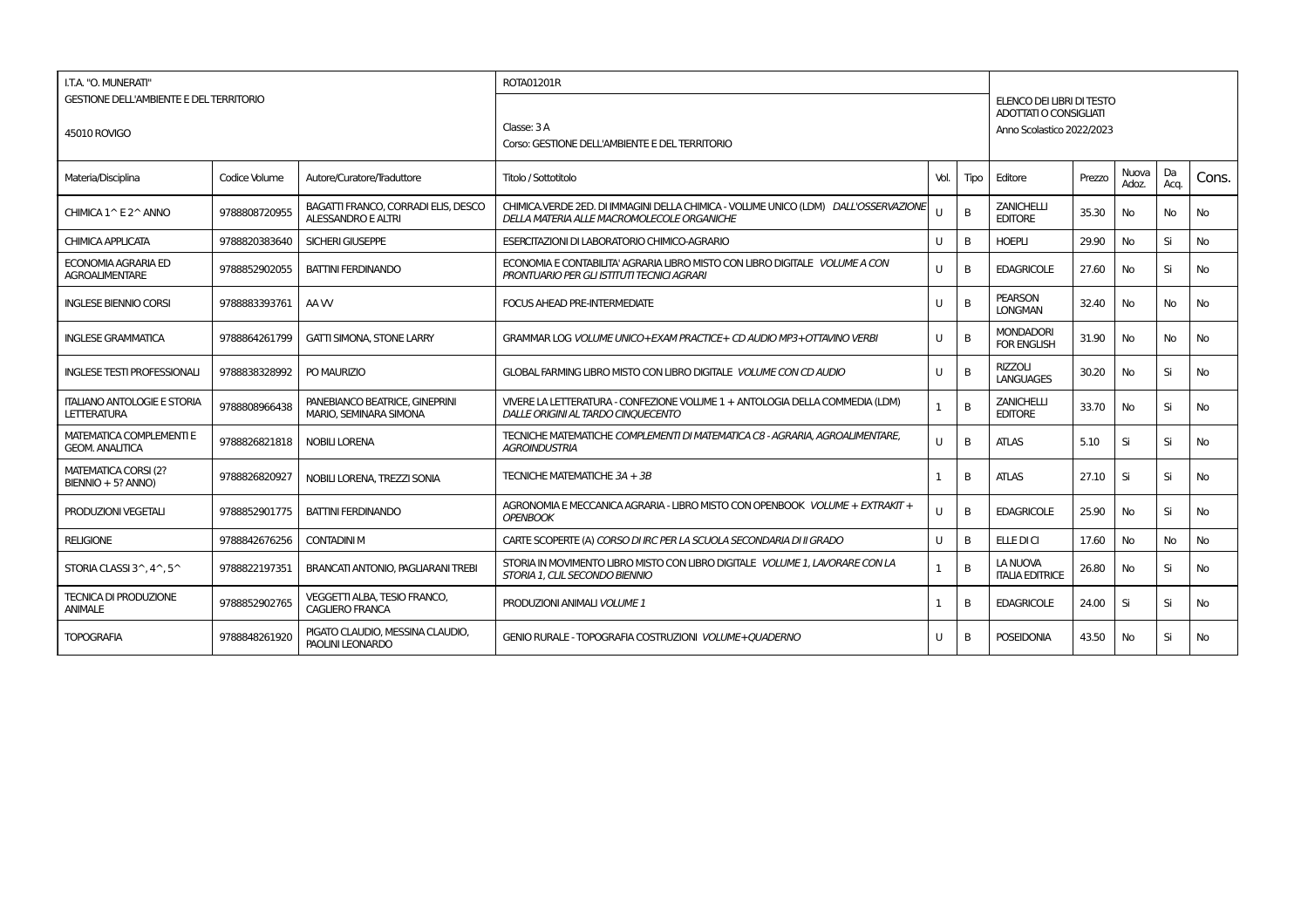| I.T.A. "O. MUNERATI"                                      |               |                                                                  | ROTA01201R                                                                                                                        |              |      |                                                     |        |                |            |           |
|-----------------------------------------------------------|---------------|------------------------------------------------------------------|-----------------------------------------------------------------------------------------------------------------------------------|--------------|------|-----------------------------------------------------|--------|----------------|------------|-----------|
| PRODUZIONI E TRASFORMAZIONI                               |               |                                                                  |                                                                                                                                   |              |      | ELENCO DEI LIBRI DI TESTO<br>ADOTTATI O CONSIGLIATI |        |                |            |           |
| 45010 ROVIGO                                              |               |                                                                  | Classe: 3 C                                                                                                                       |              |      | Anno Scolastico 2022/2023                           |        |                |            |           |
|                                                           |               |                                                                  | Corso: PRODUZIONI E TRASFORMAZIONI                                                                                                |              |      |                                                     |        |                |            |           |
| Materia/Disciplina                                        | Codice Volume | Autore/Curatore/Traduttore                                       | Titolo / Sottotitolo                                                                                                              | Vol.         | Tipo | Editore                                             | Prezzo | Nuova<br>Adoz. | Da<br>Acq. | Cons.     |
| CHIMICA 1 ^ E 2 ^ ANNO                                    | 9788808720955 | BAGATTI FRANCO, CORRADI ELIS, DESCO<br><b>ALESSANDRO E ALTRI</b> | CHIMICA.VERDE 2ED. DI IMMAGINI DELLA CHIMICA - VOLUME UNICO (LDM)<br>DALL'OSSERVAZIONE DELLA MATERIA ALLE MACROMOLECOLE ORGANICHE | $\mathbf{U}$ | B    | <b>ZANICHELLI</b><br><b>EDITORE</b>                 | 35.30  | No.            | No         | No        |
| <b>CHIMICA APPLICATA</b>                                  | 9788820383640 | SICHERI GIUSEPPE                                                 | ESERCITAZIONI DI LABORATORIO CHIMICO-AGRARIO                                                                                      | U            | B    | <b>HOEPLI</b>                                       | 29.90  | No             | Si         | <b>No</b> |
| ECONOMIA, ESTIMO,<br><b>MARKETING E LEGISLAZIONE</b>      | 9788852902055 | <b>BATTINI FERDINANDO</b>                                        | ECONOMIA E CONTABILITA' AGRARIA LIBRO MISTO CON LIBRO DIGITALE VOLUME A CON<br>PRONTUARIO PER GLI ISTITUTI TECNICI AGRARI         | U            | B    | <b>EDAGRICOLE</b>                                   | 27.60  | <b>No</b>      | Si         | No        |
| <b>INGLESE BIENNIO CORSI</b>                              | 9788883393761 | AA W                                                             | <b>FOCUS AHEAD PRE-INTERMEDIATE</b>                                                                                               | U            | B    | <b>PEARSON</b><br><b>LONGMAN</b>                    | 32.40  | No             | No         | No        |
| <b>INGLESE GRAMMATICA</b>                                 | 9788864261799 | <b>GATTI SIMONA, STONE LARRY</b>                                 | GRAMMAR LOG VOLUME UNICO+EXAM PRACTICE+ CD AUDIO MP3+OTTAVINO VERBI                                                               | $\mathbf{U}$ | B    | <b>MONDADORI</b><br><b>FOR ENGLISH</b>              | 31.90  | <b>No</b>      | No         | <b>No</b> |
| <b>INGLESE TESTI PROFESSIONALI</b>                        | 9788838328992 | PO MAURIZIO                                                      | GLOBAL FARMING LIBRO MISTO CON LIBRO DIGITALE VOLUME CON CD AUDIO                                                                 | U            | B    | <b>RIZZOLI</b><br><b>LANGUAGES</b>                  | 30.20  | No.            | Si         | <b>No</b> |
| <b>ITALIANO ANTOLOGIE E STORIA</b><br><b>LETTERATURA</b>  | 9788808966438 | PANEBIANCO BEATRICE, GINEPRINI MARIO,<br><b>SEMINARA SIMONA</b>  | VIVERE LA LETTERATURA - CONFEZIONE VOLUME 1 + ANTOLOGIA DELLA COMMEDIA (LDM)<br>DALLE ORIGINI AL TARDO CINOUECENTO                |              | B    | <b>ZANICHELLI</b><br><b>EDITORE</b>                 | 33.70  | <b>No</b>      | Si         | <b>No</b> |
| <b>MATEMATICA COMPLEMENTI E</b><br><b>GEOM, ANALITICA</b> | 9788826821818 | NOBILI LORENA                                                    | TECNICHE MATEMATICHE COMPLEMENTI DI MATEMATICA C8 - AGRARIA, AGROALIMENTARE,<br><b>AGROINDUSTRIA</b>                              | U            | B    | <b>ATLAS</b>                                        | 5.10   | <b>No</b>      | Si         | <b>No</b> |
| <b>MATEMATICA CORSI (2? BIENNIO</b><br>$+5?$ ANNO)        | 9788826820927 | NOBILI LORENA, TREZZI SONIA                                      | TECNICHE MATEMATICHE 3A + 3B                                                                                                      |              | B    | <b>ATLAS</b>                                        | 27.10  | <b>No</b>      | Si         | <b>No</b> |
| <b>PRODUZIONI VEGETALI</b>                                | 9788852901775 | <b>BATTINI FERDINANDO</b>                                        | AGRONOMIA E MECCANICA AGRARIA - LIBRO MISTO CON OPENBOOK VOLUME + EXTRAKIT +<br><b>OPENBOOK</b>                                   |              | B    | <b>EDAGRICOLE</b>                                   | 25.90  | No.            | Si         | No        |
| <b>RELIGIONE</b>                                          | 9788842676256 | <b>CONTADINI M</b>                                               | CARTE SCOPERTE (A) CORSO DI IRC PER LA SCUOLA SECONDARIA DI II GRADO                                                              | U            | B    | <b>ELLE DI CI</b>                                   | 17.60  | No             | <b>No</b>  | <b>No</b> |
| STORIA CLASSI 3^, 4^, 5^                                  | 9788808653314 | <b>BARBERO ALESSANDRO, FRUGONI</b><br>CHIARA, SCLARANDIS CARLA   | NOI DI IERI. NOI DI DOMANI - CONF. VOL. 1 + EDUCAZIONE CIVICA (LDM) DALL'ANNO MILLE AL<br><b>SEICENTO</b>                         |              | B    | <b>ZANICHELLI</b><br><b>EDITORE</b>                 | 27.20  | No             | Si         | <b>No</b> |
| <b>TECNICA DI PRODUZIONE</b><br><b>ANIMALE</b>            | 9788852902765 | VEGGETTI ALBA, TESIO FRANCO,<br><b>CAGLIERO FRANCA</b>           | PRODUZIONI ANIMALI VOLUME 1                                                                                                       |              | B    | <b>EDAGRICOLE</b>                                   | 24.00  | Si             | Si         | No        |
| <b>TOPOGRAFIA</b>                                         | 9788848261920 | PIGATO CLAUDIO, MESSINA CLAUDIO,<br>PAOLINI LEONARDO             | GENIO RURALE - TOPOGRAFIA COSTRUZIONI VOLUME + OUADERNO                                                                           | $\mathbf{U}$ | B    | <b>POSEIDONIA</b>                                   | 43.50  | Si             | Si         | <b>No</b> |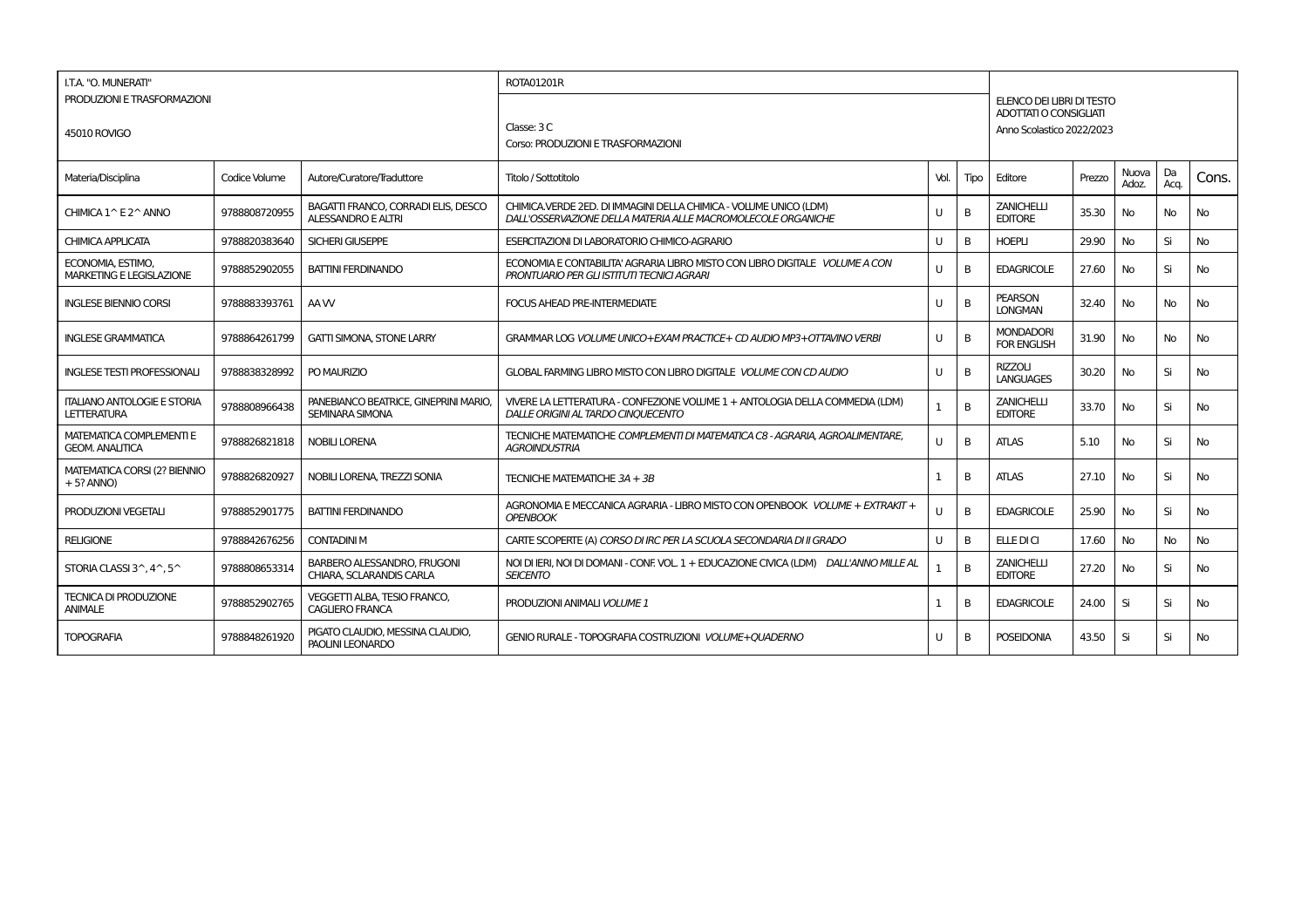| I.T.A. "O. MUNERATI"                                           |               |                                                          | <b>ROTA01201R</b>                                                                                                         |                |              |                                                                                  |        |                |            |           |  |  |
|----------------------------------------------------------------|---------------|----------------------------------------------------------|---------------------------------------------------------------------------------------------------------------------------|----------------|--------------|----------------------------------------------------------------------------------|--------|----------------|------------|-----------|--|--|
| <b>GESTIONE DELL'AMBIENTE E DEL TERRITORIO</b><br>45010 ROVIGO |               |                                                          | Classe: 4A<br>Corso: GESTIONE DELL'AMBIENTE E DEL TERRITORIO                                                              |                |              | ELENCO DEI LIBRI DI TESTO<br>ADOTTATI O CONSIGLIATI<br>Anno Scolastico 2022/2023 |        |                |            |           |  |  |
| Materia/Disciplina                                             | Codice Volume | Autore/Curatore/Traduttore                               | Titolo / Sottotitolo                                                                                                      | Vol.           | Tipo         | Editore                                                                          | Prezzo | Nuova<br>Adoz. | Da<br>Acq. | Cons.     |  |  |
| <b>BIOTECNOLOGIE AGRARIE</b>                                   | 9788883613692 | DELLACHA' A. OLIVERO G                                   | BIOLOGIA APPLICATA - DIFESA DELLE COLTURE A SOSTENIBILITA E APPLICAZIONI IN CAMPO                                         | $\mathbf{U}$   | B            | <b>REDA EDIZIONI</b>                                                             | 24.80  | No             | Si         | <b>No</b> |  |  |
| <b>ECONOMIA AGRARIA ED</b><br><b>AGROALIMENTARE</b>            | 9788852902055 | <b>BATTINI FERDINANDO</b>                                | ECONOMIA E CONTABILITA' AGRARIA LIBRO MISTO CON LIBRO DIGITALE VOLUME A CON<br>PRONTUARIO PER GLI ISTITUTI TECNICI AGRARI | $\cup$         | B            | <b>EDAGRICOLE</b>                                                                | 27.60  | <b>No</b>      | <b>No</b>  | <b>No</b> |  |  |
| <b>GENIO RURALE AGRARI</b>                                     | 9788848261920 | PIGATO CLAUDIO, MESSINA CLAUDIO,<br>PAOLINI LEONARDO     | GENIO RURALE - TOPOGRAFIA COSTRUZIONI VOLUME + OUADERNO                                                                   | U              | B            | <b>POSEIDONIA</b>                                                                | 43.50  | No             | <b>No</b>  | <b>No</b> |  |  |
| <b>INGLESE BIENNIO CORSI</b>                                   | 9788883393761 | AAW                                                      | <b>FOCUS AHEAD PRE-INTERMEDIATE</b>                                                                                       | U              | B            | <b>PEARSON</b><br><b>LONGMAN</b>                                                 | 32.40  | No             | <b>No</b>  | <b>No</b> |  |  |
| <b>INGLESE GRAMMATICA</b>                                      | 9788864261799 | <b>GATTI SIMONA, STONE LARRY</b>                         | GRAMMAR LOG VOLUME UNICO+EXAM PRACTICE+ CD AUDIO MP3+OTTAVINO VERBI                                                       | U              | B            | <b>MONDADORI</b><br><b>FOR ENGLISH</b>                                           | 31.90  | No             | <b>No</b>  | No        |  |  |
| <b>INGLESE TESTI PROFESSIONAL</b>                              | 9788838328992 | PO MAURIZIO                                              | GLOBAL FARMING LIBRO MISTO CON LIBRO DIGITALE VOLUME CON CD AUDIO                                                         | U              | B            | <b>RIZZOLI</b><br><b>LANGUAGES</b>                                               | 30.20  | No             | <b>No</b>  | No        |  |  |
| <b>ITALIANO ANTOLOGIE E STORIA</b><br>LETTERATURA              | 9788808692634 | PANEBIANCO BEATRICE, GINEPRINI MARIO,<br>SEMINARA SIMONA | VIVERE LA LETTERATURA - VOLUME 2 (LDM) DAL SEICENTO AL PRIMO OTTOCENTO                                                    | $\overline{2}$ | B            | <b>ZANICHELLI</b><br><b>EDITORE</b>                                              | 26.50  | No             | Si         | <b>No</b> |  |  |
| <b>MATEMATICA CORSI (2? BIENNIO</b><br>$+5?$ ANNO)             | 9788826820903 | NOBILI LORENA, TREZZI SONIA                              | TECNICHE MATEMATICHE VOLUMI 4A + 4B + LABORATORIO DI RECUPERO E RIPASSO 4                                                 | 2              | B            | <b>ATLAS</b>                                                                     | 31.30  | No             | Si         | <b>No</b> |  |  |
| PRODUZIONI VEGETALI                                            | 9788848265058 | BOCCHI STEFANO, SPIGAROLO ROBERTO,<br>ALTAMURA GIACOMO   | PRODUZIONI VEGETALI VOLUME B - COLTIVAZIONI ERBACEE - 3?ED 2020                                                           | $\overline{2}$ | <sub>B</sub> | <b>POSEIDONIA</b>                                                                | 28.90  | Si             | Si         | <b>No</b> |  |  |
| <b>RELIGIONE</b>                                               | 9788842676256 | <b>CONTADINI M</b>                                       | CARTE SCOPERTE (A) CORSO DI IRC PER LA SCUOLA SECONDARIA DI II GRADO                                                      | U              | B            | ELLE DI CI                                                                       | 17.60  | No             | <b>No</b>  | <b>No</b> |  |  |
| STORIA CLASSI 3^.4^.5^                                         | 9788822197313 | BRANCATI ANTONIO, PAGLIARANI TREBI                       | STORIA IN MOVIMENTO LIBRO MISTO CON LIBRO DIGITALE VOLUME 2. LAVORARE CON LA<br>STORIA <sub>2</sub>                       | 2              | B            | LA NUOVA ITALIA<br><b>EDITRICE</b>                                               | 26.10  | No             | Si         | <b>No</b> |  |  |
| <b>TRASFORMAZIONE DEI</b><br>PRODOTTI                          | 9788808399953 | MENAGGIA GIORGIO, RONCALLI WILMA                         | INDUSTRIA AGROALIMENTARE 2ED. (L') - VOL. 1 (LDM) PROCESSI E TECNOLOGIE                                                   |                | B            | <b>LUCISANO</b><br><b>EDITORE</b>                                                | 24.80  | No             | No         | <b>No</b> |  |  |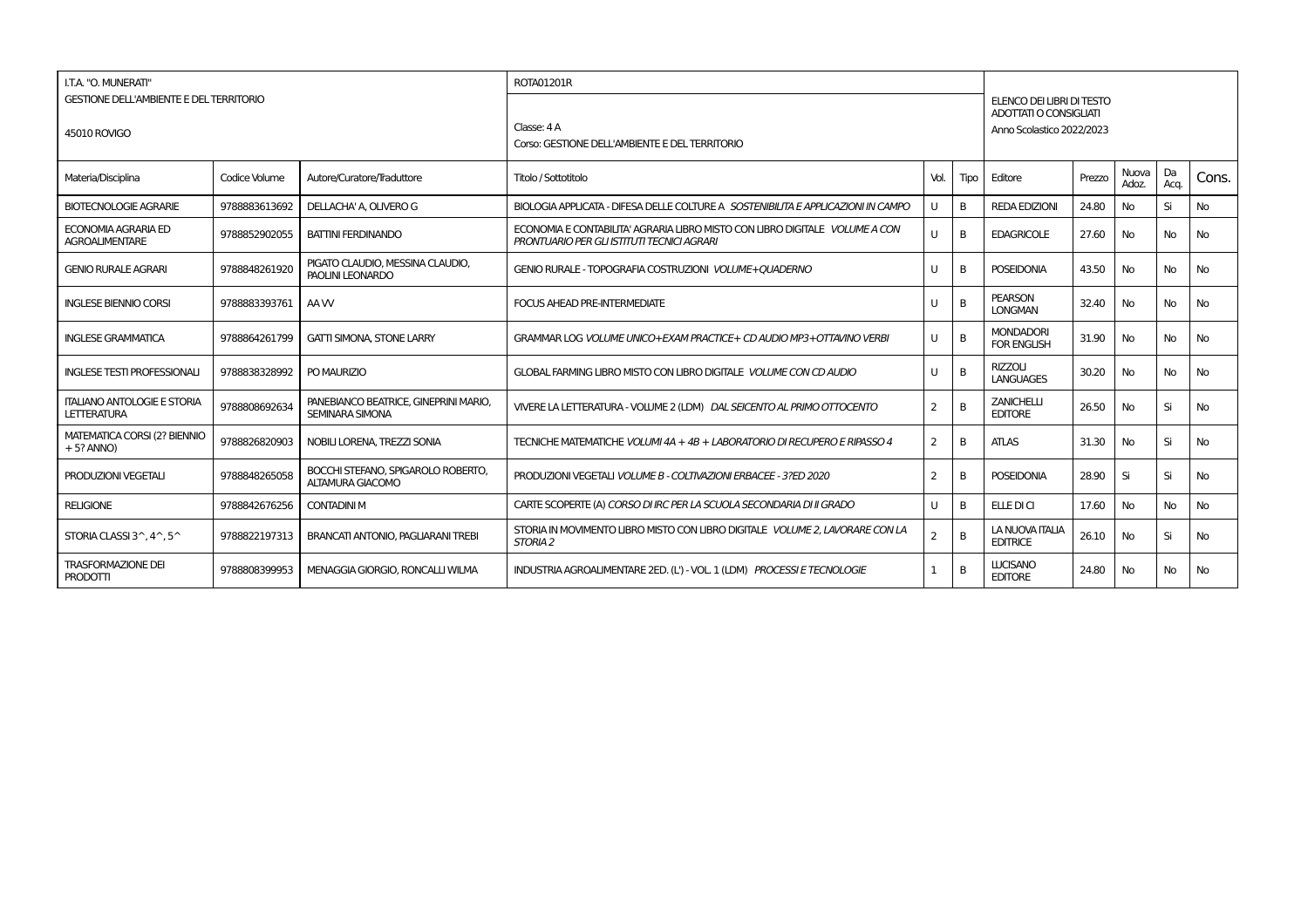| I.T.A. "O. MUNERATI"                                     |               |                                                                 | ROTA01201R                                                                                                                |                |                |                                                     |        |                |            |           |
|----------------------------------------------------------|---------------|-----------------------------------------------------------------|---------------------------------------------------------------------------------------------------------------------------|----------------|----------------|-----------------------------------------------------|--------|----------------|------------|-----------|
| PRODUZIONI E TRASFORMAZIONI                              |               |                                                                 |                                                                                                                           |                |                | ELENCO DEI LIBRI DI TESTO<br>ADOTTATI O CONSIGLIATI |        |                |            |           |
| 45010 ROVIGO                                             |               |                                                                 | Classe: 4 C                                                                                                               |                |                | Anno Scolastico 2022/2023                           |        |                |            |           |
|                                                          |               |                                                                 | Corso: PRODUZIONI E TRASFORMAZIONI                                                                                        |                |                |                                                     |        |                |            |           |
| Materia/Disciplina                                       | Codice Volume | Autore/Curatore/Traduttore                                      | Titolo / Sottotitolo                                                                                                      | Vol.           | Tipo           | Editore                                             | Prezzo | Nuova<br>Adoz. | Da<br>Acq. | Cons.     |
| <b>BIOTECNOLOGIE AGRARIE</b>                             | 9788883611216 | DELLACHA A. OLIVERO G                                           | BIOLOGIA APPLICATA BIOTECNOLOGIE E DIFESA DELLE COLTURE VOLUME 1                                                          | U              | B              | <b>REDA EDIZIONI</b>                                | 20.15  | No             | Si         | <b>No</b> |
| CHIMICA APPLICATA                                        | 9788820383640 | <b>SICHERI GIUSEPPE</b>                                         | ESERCITAZIONI DI LABORATORIO CHIMICO-AGRARIO                                                                              | $\cup$         | B              | <b>HOEPLI</b>                                       | 29.90  | No             | <b>No</b>  | <b>No</b> |
| ECONOMIA, ESTIMO, MARKETING<br>E LEGISLAZIONE            | 9788852902055 | <b>BATTINI FERDINANDO</b>                                       | ECONOMIA E CONTABILITA' AGRARIA LIBRO MISTO CON LIBRO DIGITALE VOLUME A CON<br>PRONTUARIO PER GLI ISTITUTI TECNICI AGRARI | $\mathbf{U}$   | B <sub>1</sub> | <b>EDAGRICOLE</b>                                   | 27.60  | No             | <b>No</b>  | No        |
| <b>INGLESE BIENNIO CORSI</b>                             | 9788883393761 | AA W                                                            | <b>FOCUS AHEAD PRE-INTERMEDIATE</b>                                                                                       | U              | B              | <b>PEARSON</b><br><b>LONGMAN</b>                    | 32.40  | No             | <b>No</b>  | <b>No</b> |
| <b>INGLESE GRAMMATICA</b>                                | 9788864261799 | <b>GATTI SIMONA, STONE LARRY</b>                                | GRAMMAR LOG VOLUME UNICO+EXAM PRACTICE+ CD AUDIO MP3+OTTAVINO VERBI                                                       | U              | B              | <b>MONDADORI</b><br><b>FOR ENGLISH</b>              | 31.90  | No             | No         | No        |
| <b>INGLESE TESTI PROFESSIONALI</b>                       | 9788838328992 | PO MAURIZIO                                                     | GLOBAL FARMING LIBRO MISTO CON LIBRO DIGITALE VOLUME CON CD AUDIO                                                         | $\cup$         | B              | <b>RIZZOLI</b><br><b>LANGUAGES</b>                  | 30.20  | No             | No         | No        |
| <b>ITALIANO ANTOLOGIE E STORIA</b><br><b>LETTERATURA</b> | 9788808692634 | PANEBIANCO BEATRICE, GINEPRINI MARIO.<br><b>SEMINARA SIMONA</b> | VIVERE LA LETTERATURA - VOLUME 2 (LDM) DAL SEICENTO AL PRIMO OTTOCENTO                                                    | $\overline{2}$ | B              | <b>ZANICHELLI</b><br><b>EDITORE</b>                 | 26.50  | No             | Si         | <b>No</b> |
| <b>MATEMATICA CORSI (2? BIENNIO</b><br>$+5?$ ANNO)       | 9788826820903 | NOBILI LORENA, TREZZI SONIA                                     | TECNICHE MATEMATICHE VOLUMI 4A + 4B + LABORATORIO DI RECUPERO E RIPASSO 4                                                 | $\overline{2}$ | B              | <b>ATLAS</b>                                        | 31.30  | No             | Si         | <b>No</b> |
| PRODUZIONI VEGETALI                                      | 9788848265058 | BOCCHI STEFANO, SPIGAROLO ROBERTO,<br>ALTAMURA GIACOMO          | PRODUZIONI VEGETALI VOLUME B - COLTIVAZIONI ERBACEE - 3?ED 2020                                                           | 2              | <sub>B</sub>   | <b>POSEIDONIA</b>                                   | 28.90  | Si             | Si         | No        |
| <b>RELIGIONE</b>                                         | 9788842676256 | <b>CONTADINI M</b>                                              | CARTE SCOPERTE (A) CORSO DI IRC PER LA SCUOLA SECONDARIA DI II GRADO                                                      | U              | B <sub>1</sub> | ELLE DI CI                                          | 17.60  | No             | <b>No</b>  | <b>No</b> |
| STORIA CLASSI 3^, 4^, 5^                                 | 9788808830609 | BARBERO ALESSANDRO, FRUGONI CHIARA.<br><b>SCLARANDIS CARLA</b>  | NOI DI IERI. NOI DI DOMANI - VOL. 2 (LDM) IL SETTECENTO E L'OTTOCENTO                                                     | 2              | B              | <b>ZANICHELLI</b><br><b>EDITORE</b>                 | 29.40  | No             | Si         | <b>No</b> |
| <b>TECNICA DI PRODUZIONE</b><br><b>ANIMALE</b>           | 9788852902772 | VEGGETTI ALBA, TESIO FRANCO, CAGLIERO<br><b>FRANCA</b>          | PRODUZIONI ANIMALI VOLUME 2                                                                                               | $\overline{2}$ | <sub>B</sub>   | <b>EDAGRICOLE</b>                                   | 24.00  | Si             | Si         | <b>No</b> |
| <b>TOPOGRAFIA</b>                                        | 9788848261920 | PIGATO CLAUDIO, MESSINA CLAUDIO,<br>PAOLINI LEONARDO            | GENIO RURALE - TOPOGRAFIA COSTRUZIONI VOLUME+QUADERNO                                                                     | U              | B              | <b>POSEIDONIA</b>                                   | 43.50  | No             | <b>No</b>  | No        |
| <b>TRASFORMAZIONE DEI PRODOTTI</b>                       | 9788808399953 | MENAGGIA GIORGIO, RONCALLI WILMA                                | INDUSTRIA AGROALIMENTARE 2ED. (L') - VOL. 1 (LDM) PROCESSI E TECNOLOGIE                                                   | 1              | B              | <b>LUCISANO</b><br><b>EDITORE</b>                   | 24.80  | No.            | No         | <b>No</b> |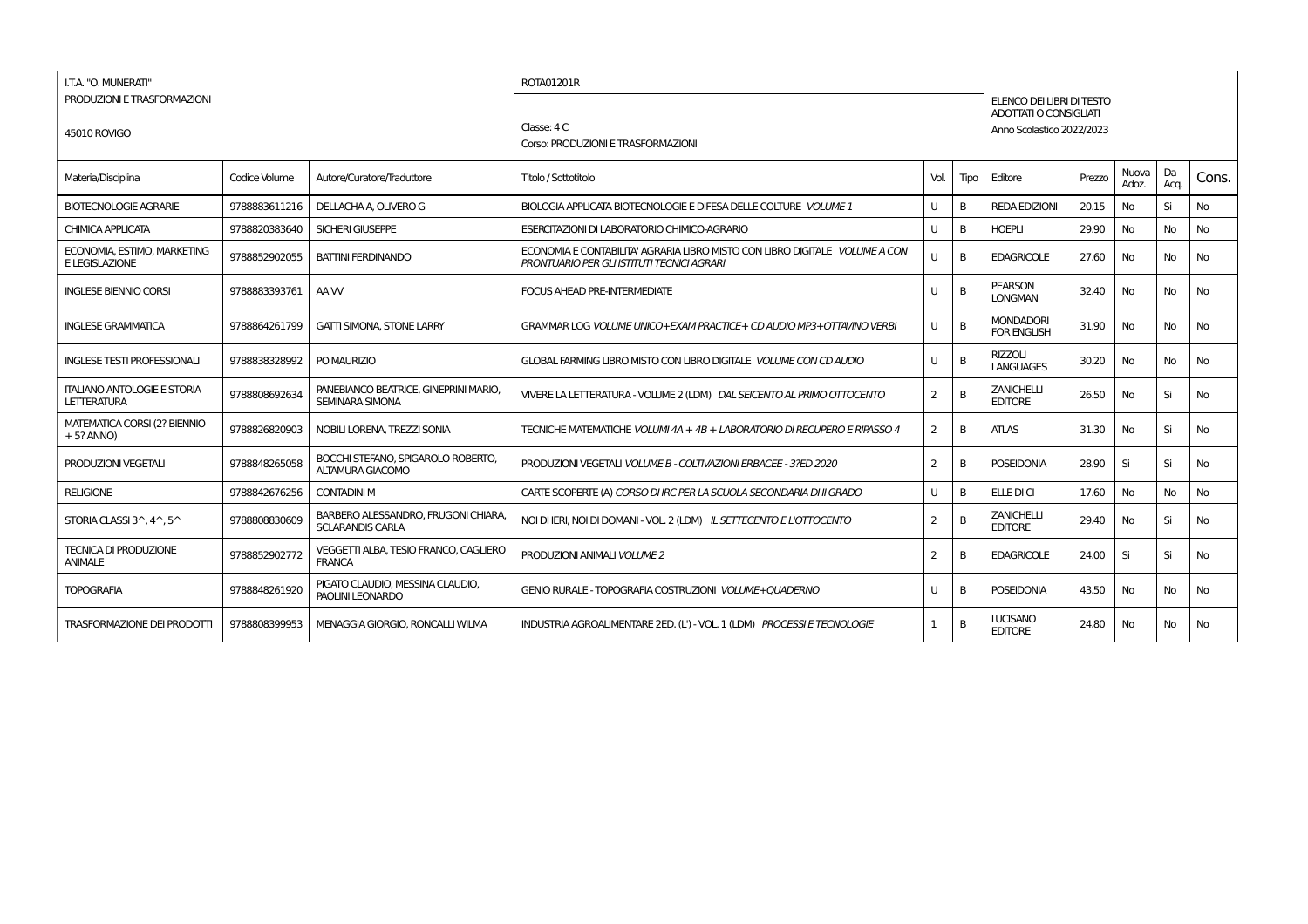| I.T.A. "O. MUNERATI"                                     |               |                                                                 | ROTA01201R                                                                                                                |                |                |                                                     |        |                |            |           |
|----------------------------------------------------------|---------------|-----------------------------------------------------------------|---------------------------------------------------------------------------------------------------------------------------|----------------|----------------|-----------------------------------------------------|--------|----------------|------------|-----------|
| PRODUZIONI E TRASFORMAZIONI                              |               |                                                                 |                                                                                                                           |                |                | ELENCO DEI LIBRI DI TESTO<br>ADOTTATI O CONSIGLIATI |        |                |            |           |
| 45010 ROVIGO                                             |               |                                                                 | Classe: 4 D                                                                                                               |                |                | Anno Scolastico 2022/2023                           |        |                |            |           |
|                                                          |               |                                                                 | Corso: PRODUZIONI E TRASFORMAZIONI                                                                                        |                |                |                                                     |        |                |            |           |
| Materia/Disciplina                                       | Codice Volume | Autore/Curatore/Traduttore                                      | Titolo / Sottotitolo                                                                                                      | Vol.           | Tipo           | Editore                                             | Prezzo | Nuova<br>Adoz. | Da<br>Acq. | Cons.     |
| <b>BIOTECNOLOGIE AGRARIE</b>                             | 9788883611216 | DELLACHA A. OLIVERO G                                           | BIOLOGIA APPLICATA BIOTECNOLOGIE E DIFESA DELLE COLTURE VOLUME 1                                                          | U              | B              | <b>REDA EDIZIONI</b>                                | 20.15  | No             | Si         | <b>No</b> |
| CHIMICA APPLICATA                                        | 9788820383640 | <b>SICHERI GIUSEPPE</b>                                         | ESERCITAZIONI DI LABORATORIO CHIMICO-AGRARIO                                                                              | $\cup$         | B              | <b>HOEPLI</b>                                       | 29.90  | No             | <b>No</b>  | <b>No</b> |
| ECONOMIA, ESTIMO, MARKETING<br>E LEGISLAZIONE            | 9788852902055 | <b>BATTINI FERDINANDO</b>                                       | ECONOMIA E CONTABILITA' AGRARIA LIBRO MISTO CON LIBRO DIGITALE VOLUME A CON<br>PRONTUARIO PER GLI ISTITUTI TECNICI AGRARI | $\mathbf{U}$   | B <sub>1</sub> | <b>EDAGRICOLE</b>                                   | 27.60  | No             | <b>No</b>  | No        |
| <b>INGLESE BIENNIO CORSI</b>                             | 9788883393761 | AA W                                                            | <b>FOCUS AHEAD PRE-INTERMEDIATE</b>                                                                                       | U              | B              | <b>PEARSON</b><br><b>LONGMAN</b>                    | 32.40  | No             | <b>No</b>  | <b>No</b> |
| <b>INGLESE GRAMMATICA</b>                                | 9788864261799 | <b>GATTI SIMONA, STONE LARRY</b>                                | GRAMMAR LOG VOLUME UNICO+EXAM PRACTICE+ CD AUDIO MP3+OTTAVINO VERBI                                                       | U              | B              | <b>MONDADORI</b><br><b>FOR ENGLISH</b>              | 31.90  | No             | No         | No        |
| <b>INGLESE TESTI PROFESSIONALI</b>                       | 9788838328992 | PO MAURIZIO                                                     | GLOBAL FARMING LIBRO MISTO CON LIBRO DIGITALE VOLUME CON CD AUDIO                                                         | $\cup$         | B              | <b>RIZZOLI</b><br><b>LANGUAGES</b>                  | 30.20  | No             | No         | No        |
| <b>ITALIANO ANTOLOGIE E STORIA</b><br><b>LETTERATURA</b> | 9788808692634 | PANEBIANCO BEATRICE, GINEPRINI MARIO.<br><b>SEMINARA SIMONA</b> | VIVERE LA LETTERATURA - VOLUME 2 (LDM) DAL SEICENTO AL PRIMO OTTOCENTO                                                    | $\overline{2}$ | B              | <b>ZANICHELLI</b><br><b>EDITORE</b>                 | 26.50  | No             | Si         | <b>No</b> |
| <b>MATEMATICA CORSI (2? BIENNIO</b><br>$+5?$ ANNO)       | 9788826820903 | NOBILI LORENA, TREZZI SONIA                                     | TECNICHE MATEMATICHE VOLUMI 4A + 4B + LABORATORIO DI RECUPERO E RIPASSO 4                                                 | $\overline{2}$ | B              | <b>ATLAS</b>                                        | 31.30  | No             | Si         | <b>No</b> |
| PRODUZIONI VEGETALI                                      | 9788848265058 | BOCCHI STEFANO, SPIGAROLO ROBERTO,<br>ALTAMURA GIACOMO          | PRODUZIONI VEGETALI VOLUME B - COLTIVAZIONI ERBACEE - 3?ED 2020                                                           | 2              | <sub>B</sub>   | <b>POSEIDONIA</b>                                   | 28.90  | Si             | Si         | No        |
| <b>RELIGIONE</b>                                         | 9788842676256 | <b>CONTADINI M</b>                                              | CARTE SCOPERTE (A) CORSO DI IRC PER LA SCUOLA SECONDARIA DI II GRADO                                                      | U              | B <sub>1</sub> | ELLE DI CI                                          | 17.60  | No             | <b>No</b>  | <b>No</b> |
| STORIA CLASSI 3^, 4^, 5^                                 | 9788808830609 | BARBERO ALESSANDRO, FRUGONI CHIARA.<br><b>SCLARANDIS CARLA</b>  | NOI DI IERI. NOI DI DOMANI - VOL. 2 (LDM) IL SETTECENTO E L'OTTOCENTO                                                     | 2              | B              | <b>ZANICHELLI</b><br><b>EDITORE</b>                 | 29.40  | No             | Si         | <b>No</b> |
| <b>TECNICA DI PRODUZIONE</b><br><b>ANIMALE</b>           | 9788852902772 | VEGGETTI ALBA, TESIO FRANCO, CAGLIERO<br><b>FRANCA</b>          | PRODUZIONI ANIMALI VOLUME 2                                                                                               | $\overline{2}$ | <sub>B</sub>   | <b>EDAGRICOLE</b>                                   | 24.00  | Si             | Si         | <b>No</b> |
| <b>TOPOGRAFIA</b>                                        | 9788848261920 | PIGATO CLAUDIO, MESSINA CLAUDIO,<br>PAOLINI LEONARDO            | GENIO RURALE - TOPOGRAFIA COSTRUZIONI VOLUME+QUADERNO                                                                     | U              | B              | <b>POSEIDONIA</b>                                   | 43.50  | No             | <b>No</b>  | No        |
| <b>TRASFORMAZIONE DEI PRODOTTI</b>                       | 9788808399953 | MENAGGIA GIORGIO, RONCALLI WILMA                                | INDUSTRIA AGROALIMENTARE 2ED. (L') - VOL. 1 (LDM) PROCESSI E TECNOLOGIE                                                   | 1              | B              | <b>LUCISANO</b><br><b>EDITORE</b>                   | 24.80  | No.            | No         | <b>No</b> |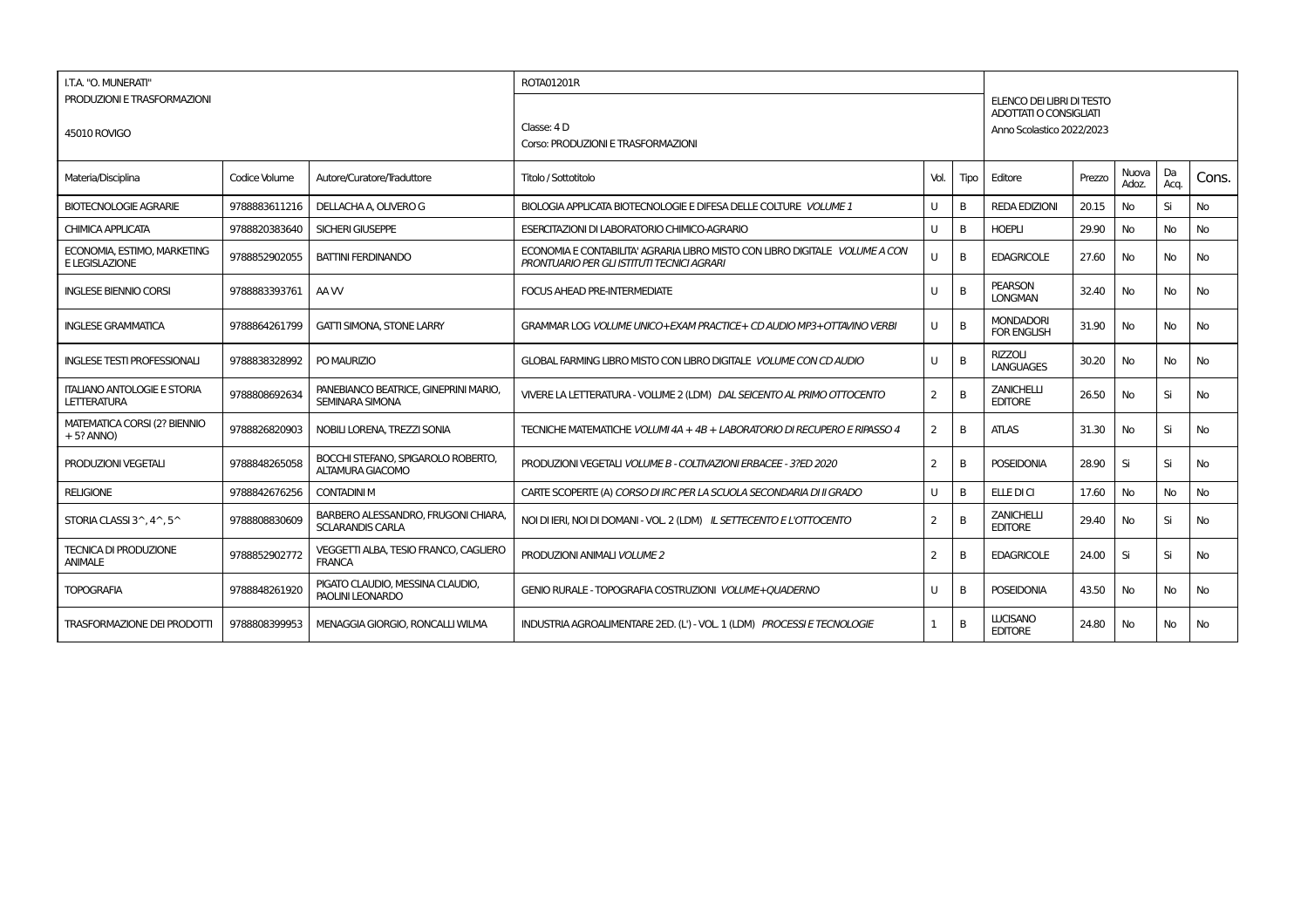| I.T.A. "O. MUNERATI"                                           |               |                                                              | <b>ROTA01201R</b>                                                                                                                    |      |      |                                                                                  |        |                |            |           |  |  |  |
|----------------------------------------------------------------|---------------|--------------------------------------------------------------|--------------------------------------------------------------------------------------------------------------------------------------|------|------|----------------------------------------------------------------------------------|--------|----------------|------------|-----------|--|--|--|
| <b>GESTIONE DELL'AMBIENTE E DEL TERRITORIO</b><br>45010 ROVIGO |               |                                                              | Classe: $5A$<br>Corso: GESTIONE DELL'AMBIENTE E DEL TERRITORIO                                                                       |      |      | ELENCO DEI LIBRI DI TESTO<br>ADOTTATI O CONSIGLIATI<br>Anno Scolastico 2022/2023 |        |                |            |           |  |  |  |
| Materia/Disciplina                                             | Codice Volume | Autore/Curatore/Traduttore                                   | Titolo / Sottotitolo                                                                                                                 | Vol. | Tipo | Editore                                                                          | Prezzo | Nuova<br>Adoz. | Da<br>Acq. | Cons.     |  |  |  |
| ECONOMIA AGRARIA ED<br><b>AGROALIMENTARE</b>                   | 9788852902062 | <b>BATTINI FERDINANDO</b>                                    | ESTIMO E COMMERCIALIZZAZIONE DEI PRODOTTI AGROALIMENTARI VOLUME B CON<br>PRONTUARIO PER IL OUINTO ANNO DEGLI ISTITUTI TECNICI AGRARI | U    | B    | <b>EDAGRICOLE</b>                                                                | 26.90  | No             | Si         | <b>No</b> |  |  |  |
| <b>INGLESE BIENNIO CORSI</b>                                   | 9788883393761 | AA W                                                         | <b>FOCUS AHEAD PRE-INTERMEDIATE</b>                                                                                                  | U    | B    | <b>PEARSON</b><br><b>LONGMAN</b>                                                 | 32.40  | No.            | <b>No</b>  | <b>No</b> |  |  |  |
| <b>INGLESE GRAMMATICA</b>                                      | 9788864261799 | <b>GATTI SIMONA, STONE LARRY</b>                             | GRAMMAR LOG VOLUME UNICO+EXAM PRACTICE+ CD AUDIO MP3+OTTAVINO VERBI                                                                  | U    | B    | <b>MONDADORI</b><br><b>FOR ENGLISH</b>                                           | 31.90  | No             | No         | <b>No</b> |  |  |  |
| <b>INGLESE TESTI PROFESSIONALI</b>                             | 9788808221001 | <b>GHERARDELLI PAOLA</b>                                     | HANDS-ON FARMING - VOLUME UNICO (LD)                                                                                                 | U    | B    | <b>ZANICHELLI</b><br><b>EDITORE</b>                                              | 27.50  | No             | <b>No</b>  | <b>No</b> |  |  |  |
| <b>ITALIANO ANTOLOGIE E STORIA</b><br><b>LETTERATURA</b>       | 9788843418978 | RONCORONI ANGELO, CAPPELLINI MILVA<br>MARIA, SADA ELENA      | PORTE DELLA LETTERATURA (LE) VOLUME 3 - DALLA FINE DELL''800 A OGGI                                                                  | 3    | B    | CARLO<br><b>SIGNORELLI</b><br><b>EDITORE</b>                                     | 35.70  | <b>No</b>      | Si         | <b>No</b> |  |  |  |
| <b>MATEMATICA CORSI (2?</b><br>$BIENTIO + 5? ANNO)$            | 9788849422986 | SASSO LEONARDO, ZOLI ENRICO                                  | COLORI DELLA MATEMATICA - EDIZIONE VERDE VOL. 4 + EBOOK +                                                                            | 2    | B    | <b>PETRINI</b>                                                                   | 28.80  | <b>No</b>      | <b>No</b>  | <b>No</b> |  |  |  |
| <b>PRODUZIONI VEGETALI</b>                                     | 9788848265102 | BOCCHI STEFANO, SPIGAROLO ROBERTO<br><b>ALTAMURA GIACOMO</b> | PRODUZIONI VEGETALI VOLUME C - COLTIVAZIONI ARBOREE - 3?ED 2020                                                                      | 3    | B    | <b>POSEIDONIA</b>                                                                | 28.90  | Si             | Si         | <b>No</b> |  |  |  |
| <b>RELIGIONE</b>                                               | 9788805077076 | <b>MAGLIOLI PIERO</b>                                        | CAPACI DI SOGNARE CON NULLA OSTA CEI                                                                                                 | U    | B    | <b>SEI</b>                                                                       | 17.30  | <b>No</b>      | <b>No</b>  | <b>No</b> |  |  |  |
| STORIA CLASSI 3^, 4^, 5^                                       | 9788822197320 | BRANCATI ANTONIO, PAGLIARANI TREBI                           | STORIA IN MOVIMENTO LIBRO MISTO CON LIBRO DIGITALE VOLUME 3, LAVORARE CON LA<br>STORIA <sub>3</sub>                                  | 3    | B    | LA NUOVA ITALIA<br><b>EDITRICE</b>                                               | 26.10  | <b>No</b>      | Si         | <b>No</b> |  |  |  |
| <b>TECNOLOGIA AGROALIMENTARI</b><br>E LABORATORIO              | 9788864363974 | <b>ACCOMANDO GIUSEPPE</b>                                    | TECNICHE DELLE PRODUZIONI ANIMALI                                                                                                    | U    | A    | DELTA <sub>3</sub><br><b>EDIZIONI</b>                                            | 35.00  | No             | <b>No</b>  | <b>No</b> |  |  |  |
| <b>TOPOGRAFIA</b>                                              | 9788848261920 | PIGATO CLAUDIO. MESSINA CLAUDIO.<br>PAOLINI LEONARDO         | GENIO RURALE - TOPOGRAFIA COSTRUZIONI VOLUME+OUADERNO                                                                                | U    | B    | <b>POSEIDONIA</b>                                                                | 43.50  | No             | No         | <b>No</b> |  |  |  |
| <b>TRASFORMAZIONE DEI</b><br>PRODOTTI                          | 9788808724694 | MENAGGIA GIORGIO, RONCALLI WILMA                             | INDUSTRIA AGROALIMENTARE (L') 2ED - VOLUME 2 (LDM) PRODOTTI E SOTTOPRODOTTI                                                          | 2    | B    | <b>LUCISANO</b><br><b>EDITORE</b>                                                | 32.70  | No             | Si         | No        |  |  |  |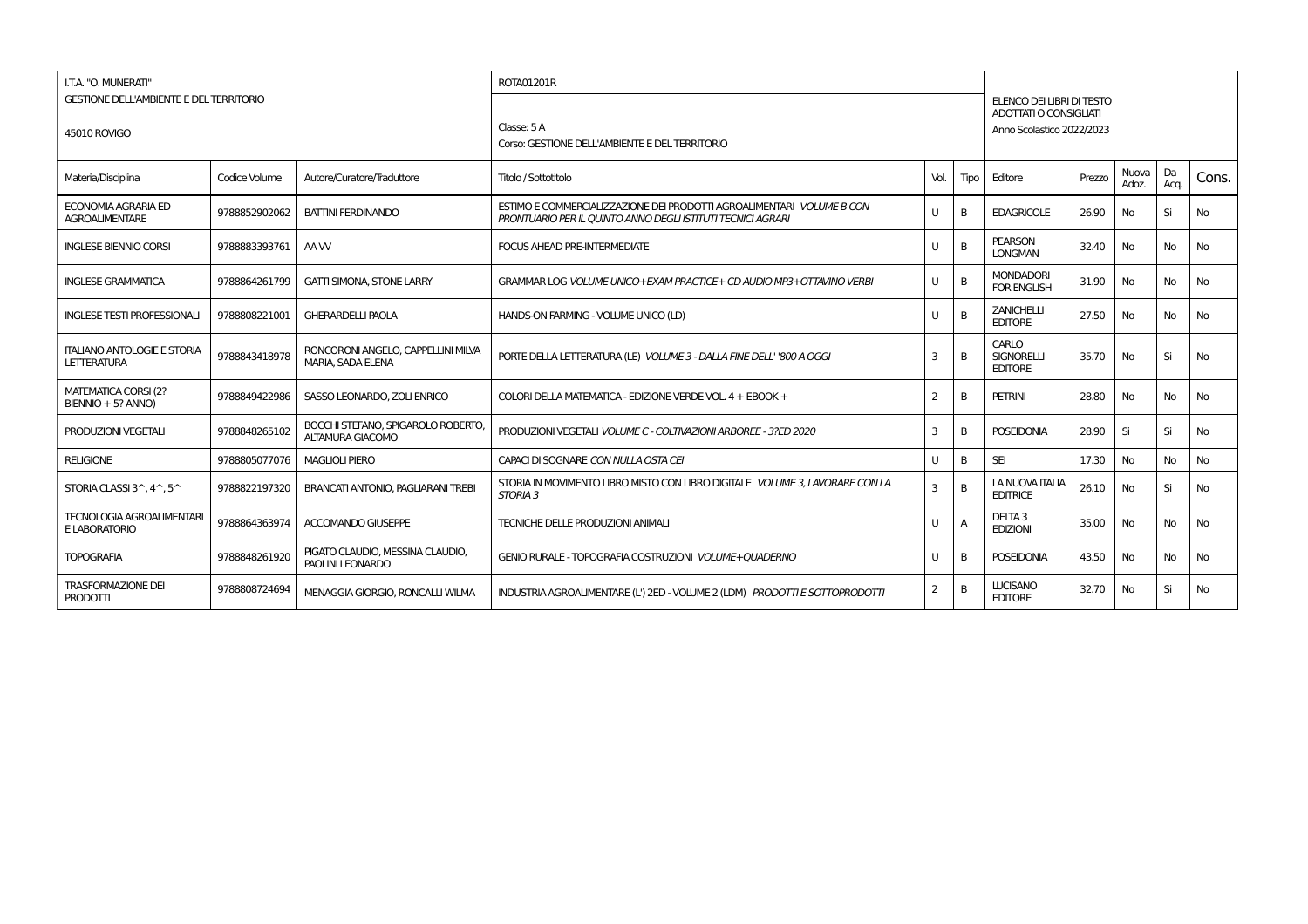| I.T.A. "O. MUNERATI"                                           |               |                                                              | <b>ROTA01201R</b>                                                                                                                    |                         |      |                                                                                  |        |                |            |           |  |  |  |
|----------------------------------------------------------------|---------------|--------------------------------------------------------------|--------------------------------------------------------------------------------------------------------------------------------------|-------------------------|------|----------------------------------------------------------------------------------|--------|----------------|------------|-----------|--|--|--|
| <b>GESTIONE DELL'AMBIENTE E DEL TERRITORIO</b><br>45010 ROVIGO |               |                                                              | Classe: 5B<br>Corso: GESTIONE DELL'AMBIENTE E DEL TERRITORIO                                                                         |                         |      | ELENCO DEI LIBRI DI TESTO<br>ADOTTATI O CONSIGLIATI<br>Anno Scolastico 2022/2023 |        |                |            |           |  |  |  |
| Materia/Disciplina                                             | Codice Volume | Autore/Curatore/Traduttore                                   | Titolo / Sottotitolo                                                                                                                 | Vol.                    | Tipo | Editore                                                                          | Prezzo | Nuova<br>Adoz. | Da<br>Acq. | Cons.     |  |  |  |
| ECONOMIA AGRARIA ED<br><b>AGROALIMENTARE</b>                   | 9788852902062 | <b>BATTINI FERDINANDO</b>                                    | ESTIMO E COMMERCIALIZZAZIONE DEI PRODOTTI AGROALIMENTARI VOLUME B CON<br>PRONTUARIO PER IL OUINTO ANNO DEGLI ISTITUTI TECNICI AGRARI | U                       | B    | <b>EDAGRICOLE</b>                                                                | 26.90  | No             | Si         | <b>No</b> |  |  |  |
| <b>INGLESE BIENNIO CORSI</b>                                   | 9788883393761 | AA W                                                         | <b>FOCUS AHEAD PRE-INTERMEDIATE</b>                                                                                                  | U                       | B    | <b>PEARSON</b><br><b>LONGMAN</b>                                                 | 32.40  | No.            | <b>No</b>  | <b>No</b> |  |  |  |
| <b>INGLESE GRAMMATICA</b>                                      | 9788864261799 | <b>GATTI SIMONA, STONE LARRY</b>                             | GRAMMAR LOG VOLUME UNICO+EXAM PRACTICE+ CD AUDIO MP3+OTTAVINO VERBI                                                                  | U                       | B    | <b>MONDADORI</b><br><b>FOR ENGLISH</b>                                           | 31.90  | No             | No         | <b>No</b> |  |  |  |
| <b>INGLESE TESTI PROFESSIONALI</b>                             | 9788808221001 | <b>GHERARDELLI PAOLA</b>                                     | HANDS-ON FARMING - VOLUME UNICO (LD)                                                                                                 | U                       | B    | <b>ZANICHELLI</b><br><b>EDITORE</b>                                              | 27.50  | No             | <b>No</b>  | <b>No</b> |  |  |  |
| <b>ITALIANO ANTOLOGIE E STORIA</b><br><b>LETTERATURA</b>       | 9788843418978 | RONCORONI ANGELO, CAPPELLINI MILVA<br>MARIA, SADA ELENA      | PORTE DELLA LETTERATURA (LE) VOLUME 3 - DALLA FINE DELL''800 A OGGI                                                                  | 3                       | B    | CARLO<br><b>SIGNORELLI</b><br><b>EDITORE</b>                                     | 35.70  | <b>No</b>      | Si         | <b>No</b> |  |  |  |
| <b>MATEMATICA CORSI (2?</b><br>$BIENTIO + 5? ANNO)$            | 9788849422986 | SASSO LEONARDO, ZOLI ENRICO                                  | COLORI DELLA MATEMATICA - EDIZIONE VERDE VOL. 4 + EBOOK +                                                                            | 2                       | B    | <b>PETRINI</b>                                                                   | 28.80  | <b>No</b>      | <b>No</b>  | <b>No</b> |  |  |  |
| <b>PRODUZIONI VEGETALI</b>                                     | 9788848265102 | BOCCHI STEFANO, SPIGAROLO ROBERTO<br><b>ALTAMURA GIACOMO</b> | PRODUZIONI VEGETALI VOLUME C - COLTIVAZIONI ARBOREE - 3?ED 2020                                                                      | $\overline{\mathbf{3}}$ | B    | <b>POSEIDONIA</b>                                                                | 28.90  | Si             | Si         | <b>No</b> |  |  |  |
| <b>RELIGIONE</b>                                               | 9788805077076 | <b>MAGLIOLI PIERO</b>                                        | CAPACI DI SOGNARE CON NULLA OSTA CEI                                                                                                 | U                       | B    | <b>SEI</b>                                                                       | 17.30  | <b>No</b>      | <b>No</b>  | <b>No</b> |  |  |  |
| STORIA CLASSI 3^, 4^, 5^                                       | 9788822197320 | BRANCATI ANTONIO, PAGLIARANI TREBI                           | STORIA IN MOVIMENTO LIBRO MISTO CON LIBRO DIGITALE VOLUME 3, LAVORARE CON LA<br>STORIA <sub>3</sub>                                  | 3                       | B    | LA NUOVA ITALIA<br><b>EDITRICE</b>                                               | 26.10  | <b>No</b>      | Si         | <b>No</b> |  |  |  |
| <b>TECNOLOGIA AGROALIMENTARI</b><br>E LABORATORIO              | 9788864363974 | <b>ACCOMANDO GIUSEPPE</b>                                    | TECNICHE DELLE PRODUZIONI ANIMALI                                                                                                    | U                       | A    | DELTA <sub>3</sub><br><b>EDIZIONI</b>                                            | 35.00  | <b>No</b>      | <b>No</b>  | <b>No</b> |  |  |  |
| <b>TOPOGRAFIA</b>                                              | 9788848261920 | PIGATO CLAUDIO. MESSINA CLAUDIO.<br>PAOLINI LEONARDO         | GENIO RURALE - TOPOGRAFIA COSTRUZIONI VOLUME+OUADERNO                                                                                | U                       | B    | <b>POSEIDONIA</b>                                                                | 43.50  | <b>No</b>      | No         | <b>No</b> |  |  |  |
| <b>TRASFORMAZIONE DEI</b><br>PRODOTTI                          | 9788808724694 | MENAGGIA GIORGIO, RONCALLI WILMA                             | INDUSTRIA AGROALIMENTARE (L') 2ED - VOLUME 2 (LDM) PRODOTTI E SOTTOPRODOTTI                                                          | 2                       | B    | <b>LUCISANO</b><br><b>EDITORE</b>                                                | 32.70  | No             | Si         | No        |  |  |  |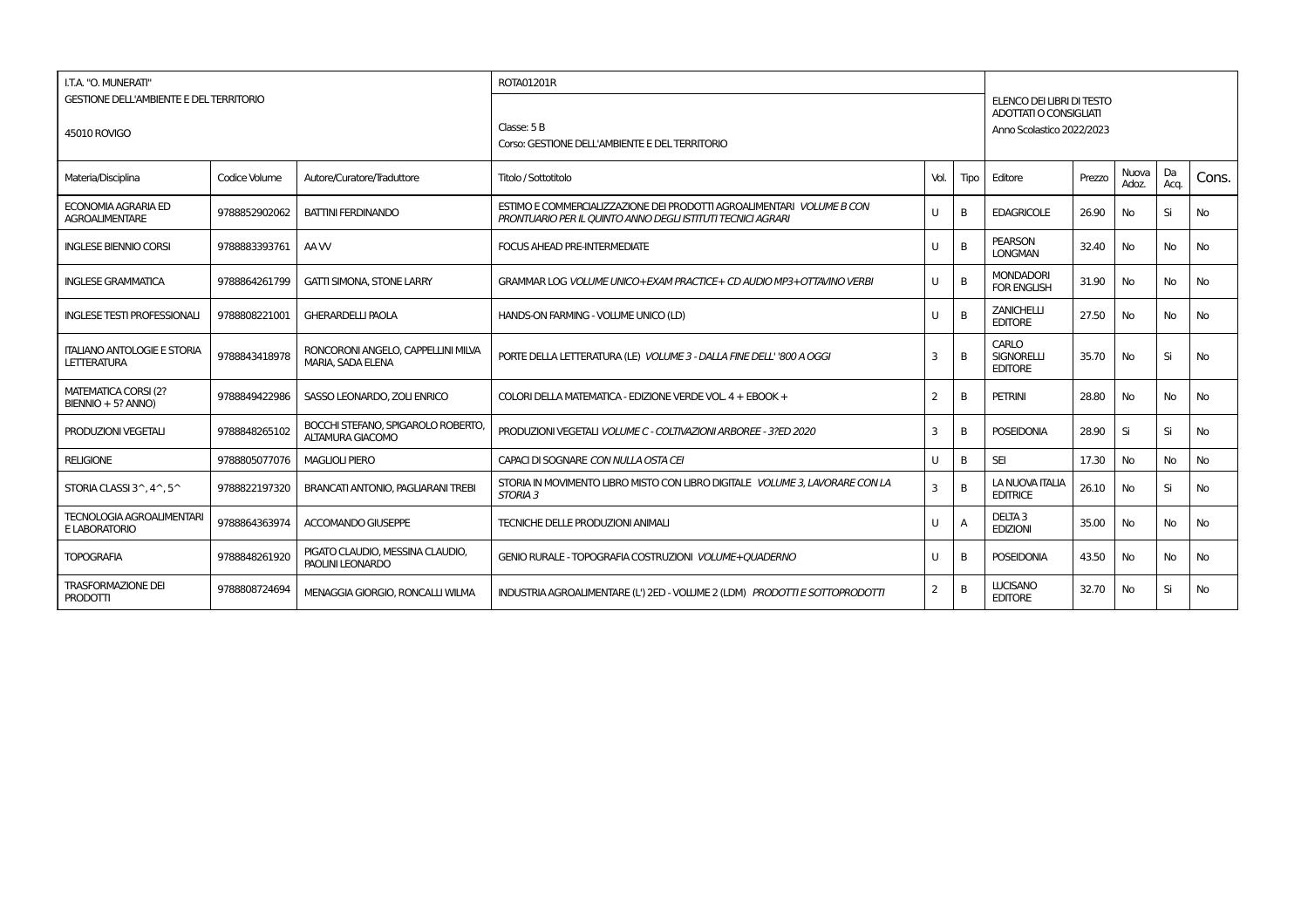| I.T.A. "O. MUNERATI"                                     |               |                                                         | ROTA01201R                                                                                                                           |                         |      |                                              |                                                     |                |            |           |  |  |  |
|----------------------------------------------------------|---------------|---------------------------------------------------------|--------------------------------------------------------------------------------------------------------------------------------------|-------------------------|------|----------------------------------------------|-----------------------------------------------------|----------------|------------|-----------|--|--|--|
| PRODUZIONI E TRASFORMAZIONI                              |               |                                                         |                                                                                                                                      |                         |      |                                              | ELENCO DEI LIBRI DI TESTO<br>ADOTTATI O CONSIGLIATI |                |            |           |  |  |  |
| 45010 ROVIGO                                             |               |                                                         | Classe: 5 C<br>Corso: PRODUZIONI E TRASFORMAZIONI                                                                                    |                         |      |                                              | Anno Scolastico 2022/2023                           |                |            |           |  |  |  |
|                                                          |               |                                                         |                                                                                                                                      |                         |      |                                              |                                                     |                |            |           |  |  |  |
| Materia/Disciplina                                       | Codice Volume | Autore/Curatore/Traduttore                              | Titolo / Sottotitolo                                                                                                                 | Vol.                    | Tipo | Editore                                      | Prezzo                                              | Nuova<br>Adoz. | Da<br>Acq. | Cons.     |  |  |  |
| <b>CHIMICA APPLICATA</b>                                 | 9788820383640 | SICHERI GIUSEPPE                                        | <b>ESERCITAZIONI DI LABORATORIO CHIMICO-AGRARIO</b>                                                                                  | U                       | B    | <b>HOEPLI</b>                                | 29.90                                               | No             | No         | <b>No</b> |  |  |  |
| ECONOMIA, ESTIMO.<br><b>MARKETING E LEGISLAZIONE</b>     | 9788852902062 | <b>BATTINI FERDINANDO</b>                               | ESTIMO E COMMERCIALIZZAZIONE DEI PRODOTTI AGROALIMENTARI VOLUME B CON<br>PRONTUARIO PER IL QUINTO ANNO DEGLI ISTITUTI TECNICI AGRARI | U                       | B    | <b>EDAGRICOLE</b>                            | 26.90                                               | No             | Si         | <b>No</b> |  |  |  |
| <b>GESTIONE DELL'AMBIENTE E</b><br><b>DEL TERRITORIO</b> | 9788808620729 | FERRARI MARIO, MENTA ANDREA,<br>STOPPIONI E - GALLI D   | GESTIONE DELL'AMBIENTE E DEL TERRITORIO PILUS - VOLUME UNICO (LD)                                                                    | $\cup$                  | B    | <b>ZANICHELLI</b><br><b>EDITORE</b>          | 27.90                                               | No             | Si         | No        |  |  |  |
| <b>INGLESE BIENNIO CORSI</b>                             | 9788883393761 | AA W                                                    | <b>FOCUS AHEAD PRE-INTERMEDIATE</b>                                                                                                  | U                       | B    | <b>PEARSON</b><br><b>LONGMAN</b>             | 32.40                                               | No             | No         | <b>No</b> |  |  |  |
| <b>INGLESE GRAMMATICA</b>                                | 9788864261799 | <b>GATTI SIMONA, STONE LARRY</b>                        | GRAMMAR LOG VOLUME UNICO+EXAM PRACTICE+ CD AUDIO MP3+OTTAVINO VERBI                                                                  | U                       | B    | <b>MONDADORI</b><br><b>FOR ENGLISH</b>       | 31.90                                               | No             | No         | <b>No</b> |  |  |  |
| <b>INGLESE TESTI PROFESSIONALI</b>                       | 9788808221001 | <b>GHERARDELLI PAOLA</b>                                | HANDS-ON FARMING - VOLUME UNICO (LD)                                                                                                 | $\cup$                  | B    | <b>ZANICHELLI</b><br><b>EDITORE</b>          | 27.50                                               | No             | <b>No</b>  | <b>No</b> |  |  |  |
| <b>ITALIANO ANTOLOGIE E STORIA</b><br><b>LETTERATURA</b> | 9788843418978 | RONCORONI ANGELO, CAPPELLINI MILVA<br>MARIA, SADA ELENA | PORTE DELLA LETTERATURA (LE) VOLUME 3 - DALLA FINE DELL' '800 A OGGI                                                                 | 3                       | B    | CARLO<br><b>SIGNORELLI</b><br><b>EDITORE</b> | 35.70                                               | No             | Si         | <b>No</b> |  |  |  |
| <b>MATEMATICA CORSI (2? BIENNIO</b><br>$+5$ ? ANNO)      | 9788849422986 | SASSO LEONARDO, ZOLI ENRICO                             | COLORI DELLA MATEMATICA - EDIZIONE VERDE VOL. 4 + EBOOK +                                                                            | $\overline{2}$          | B    | <b>PETRINI</b>                               | 28.80                                               | No             | <b>No</b>  | <b>No</b> |  |  |  |
| PRODUZIONI VEGETALI                                      | 9788883613692 | DELLACHA' A, OLIVERO G                                  | BIOLOGIA APPLICATA - DIFESA DELLE COLTURE A SOSTENIBILITA E APPLICAZIONI IN CAMPO                                                    | U                       | B    | <b>REDA EDIZIONI</b>                         | 24.80                                               | No             | No         | App       |  |  |  |
| PRODUZIONI VEGETALI                                      | 9788848265102 | BOCCHI STEFANO, SPIGAROLO<br>ROBERTO. ALTAMURA GIACOMO  | PRODUZIONI VEGETALI VOLUME C - COLTIVAZIONI ARBOREE - 3?ED 2020                                                                      | 3                       | B    | <b>POSEIDONIA</b>                            | 28.90                                               | Si             | Si         | No        |  |  |  |
| <b>RELIGIONE</b>                                         | 9788805077076 | <b>MAGLIOLI PIERO</b>                                   | CAPACI DI SOGNARE CON NULLA OSTA CEI                                                                                                 | $\cup$                  | B    | <b>SEI</b>                                   | 17.30                                               | No             | <b>No</b>  | <b>No</b> |  |  |  |
| STORIA CLASSI 3^, 4^, 5^                                 | 9788822197320 | <b>BRANCATI ANTONIO, PAGLIARANI TREBI</b>               | STORIA IN MOVIMENTO LIBRO MISTO CON LIBRO DIGITALE VOLUME 3, LAVORARE CON LA<br>STORIA <sub>3</sub>                                  | $\overline{\mathbf{3}}$ | B    | LA NUOVA ITALIA<br><b>EDITRICE</b>           | 26.10                                               | No             | Si         | <b>No</b> |  |  |  |
| <b>TECNOLOGIA AGROALIMENTARI</b><br>E LABORATORIO        | 9788864363974 | <b>ACCOMANDO GIUSEPPE</b>                               | TECNICHE DELLE PRODUZIONI ANIMALI                                                                                                    | U                       | Δ    | DELTA <sub>3</sub><br><b>EDIZIONI</b>        | 35.00                                               | No             | <b>No</b>  | <b>No</b> |  |  |  |
| <b>TRASFORMAZIONE DEI</b><br>PRODOTTI                    | 9788808724694 | MENAGGIA GIORGIO, RONCALLI WILMA                        | INDUSTRIA AGROALIMENTARE (L') 2ED - VOLUME 2 (LDM) PRODOTTI E SOTTOPRODOTTI                                                          | 2                       | B    | <b>LUCISANO</b><br><b>EDITORE</b>            | 32.70                                               | No.            | Si         | No.       |  |  |  |